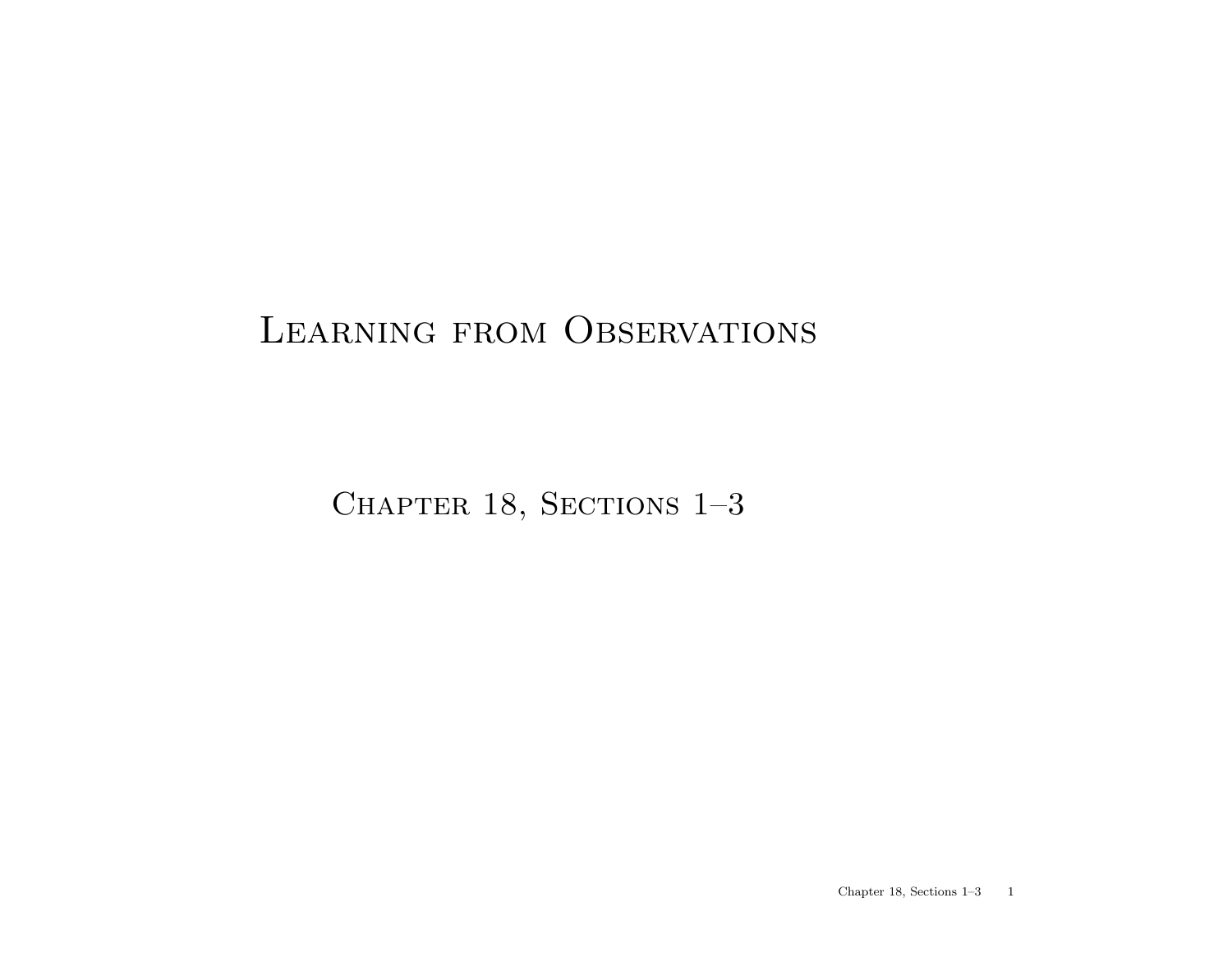## **Outline**

- $\diamondsuit$  Learning agents
- $\diamondsuit$  Inductive learning
- $\diamondsuit$  Decision tree learning
- $\diamondsuit$  Measuring learning performance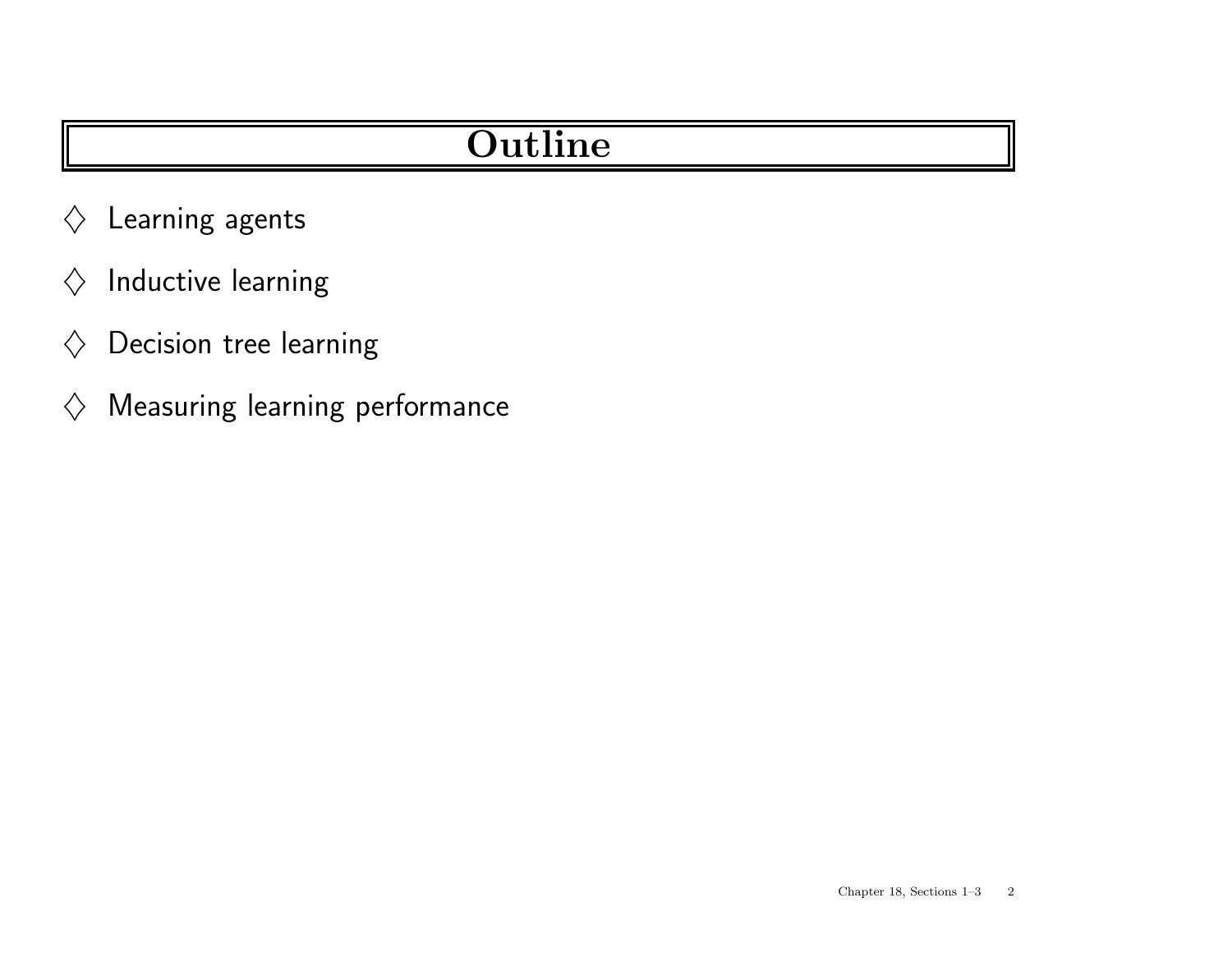### Learning

Learning is essential for unknown environments,

i.e., when designer lacks omniscience

Learning is useful as <sup>a</sup> system construction method,

i.e., expose the agen<sup>t</sup> to reality rather than trying to write it down

Learning modifies the agent's decision mechanisms to improve performance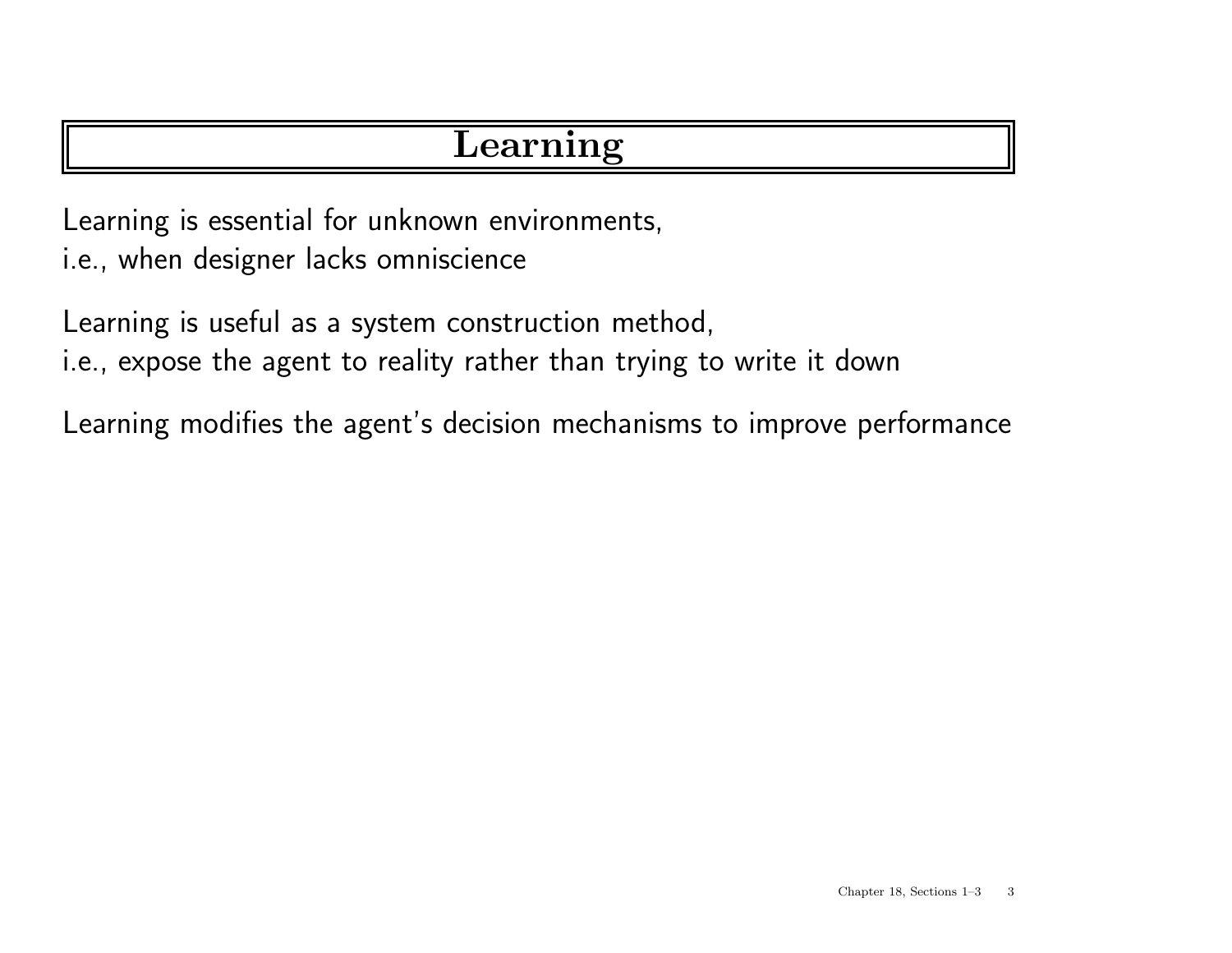# Learning agents



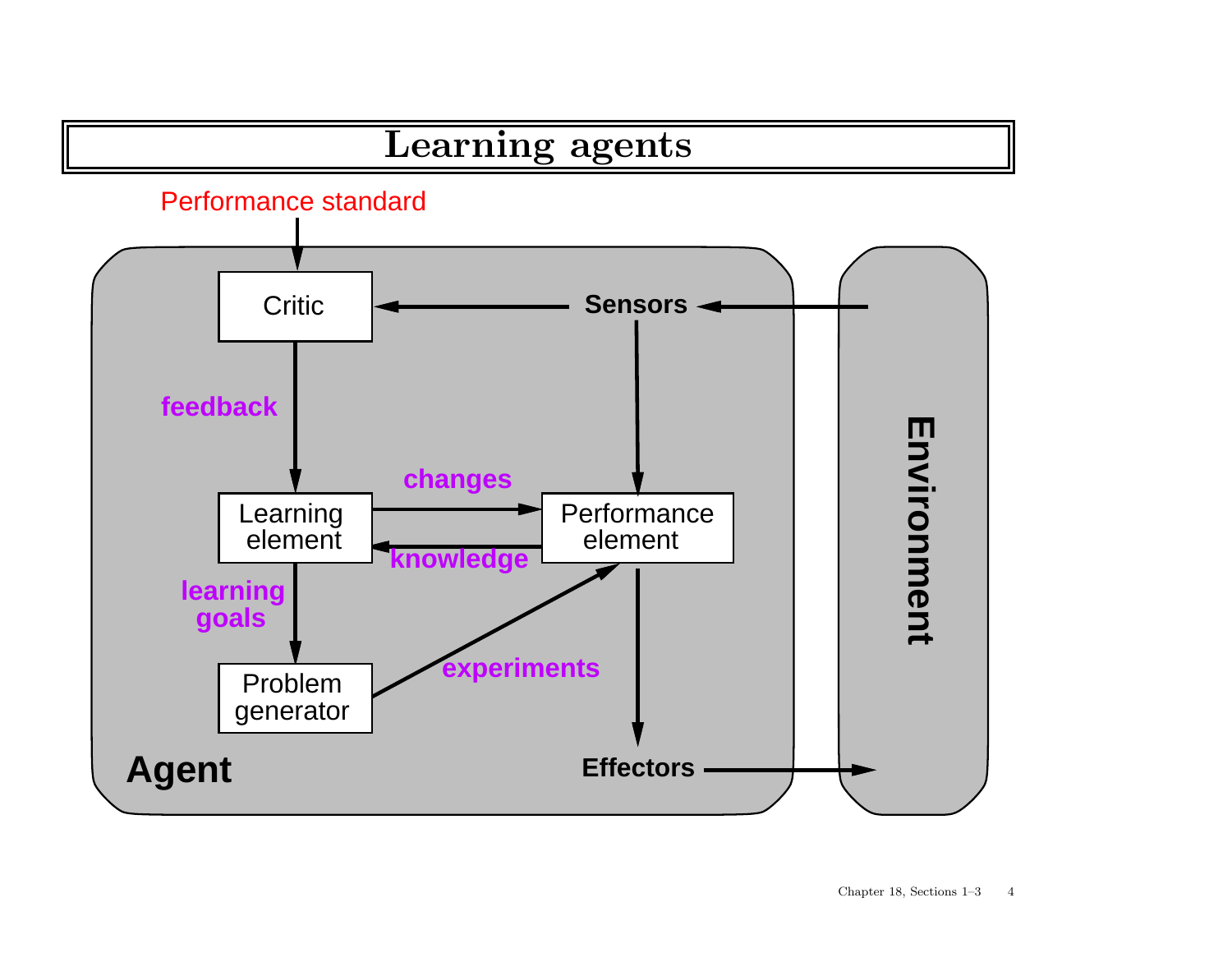### Learning element

Design of learning element is dictated by

- $\diamondsuit$  what type of performance element is used
- $\diamondsuit$  which functional component is to be learned
- $\diamondsuit$  how that functional compoent is represented
- $\Diamond$  what kind of feedback is available

Example scenarios:

| Performance element | Component               | <b>Representation</b>           | Feedback              |
|---------------------|-------------------------|---------------------------------|-----------------------|
| Alpha-beta search   | Eval. fn.               | <b>Weighted linear function</b> | Win/loss              |
| Logical agent       | <b>Transition model</b> | Successor-state axioms          | Outcome               |
| Utility-based agent | <b>Transition model</b> | <b>Dynamic Bayes net</b>        | <b>Outcome</b>        |
| Simple reflex agent | Percept-action fn       | <b>Neural net</b>               | <b>Correct action</b> |

Supervised learning: correct answers for each instance Reinforcement learning: occasional rewards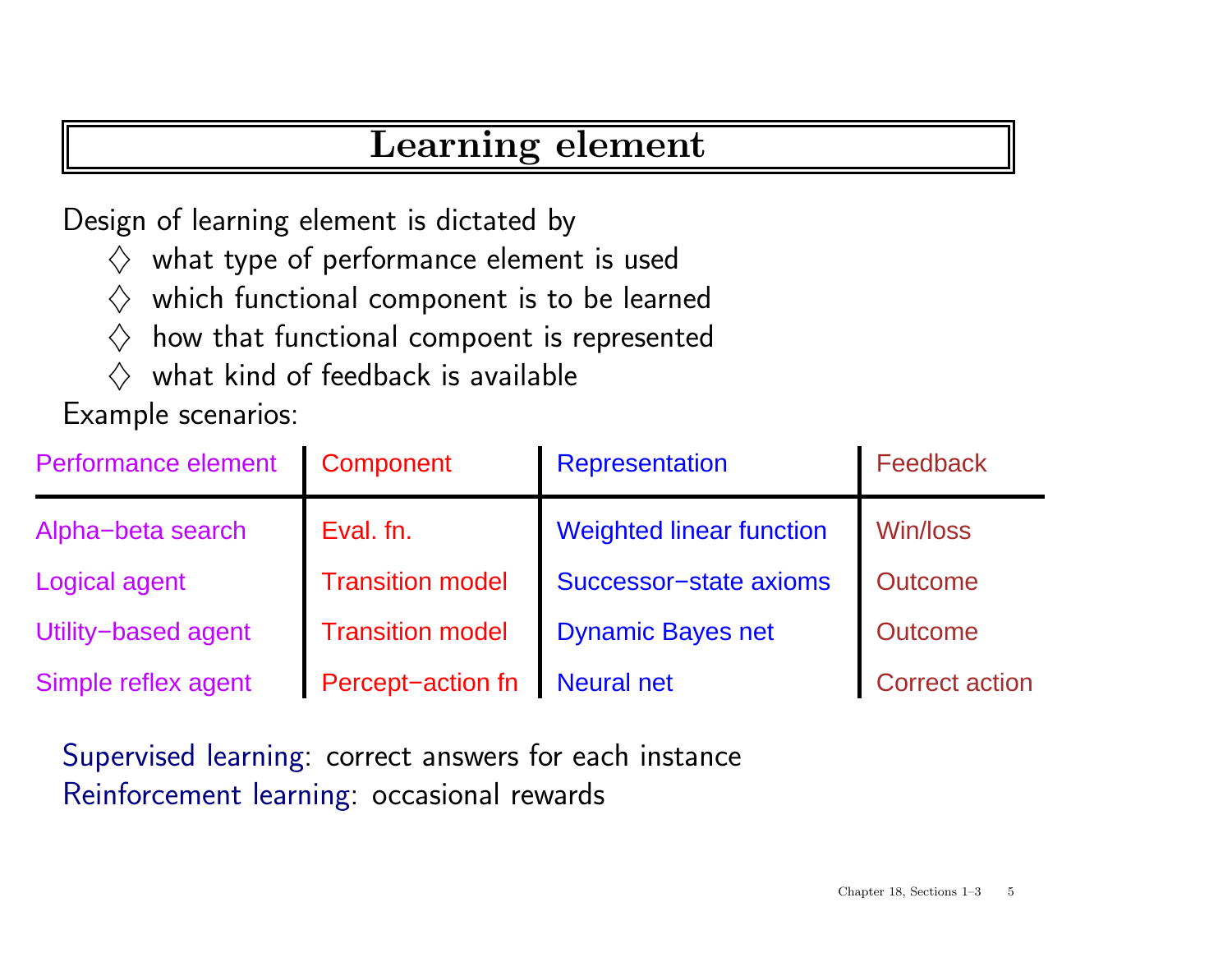# Inductive learning (a.k.a. Science)

Simplest form: learn <sup>a</sup> function from examples (tabula rasa)

 $f$  is the target function

An example is a pair 
$$
x
$$
,  $f(x)$ , e.g., 
$$
\frac{O|O|X}{|X|}, +1
$$

Problem: find a(n) hypothesis h  
such that 
$$
h \approx f
$$
  
given a training set of examples

#### (This is <sup>a</sup> highly simplified model of real learning:

- Ignores prior knowledge
- Assumes <sup>a</sup> deterministic, observable "environment"
- Assumes examples are given
- Assumes that the agent wants to learn  $f$ —why?)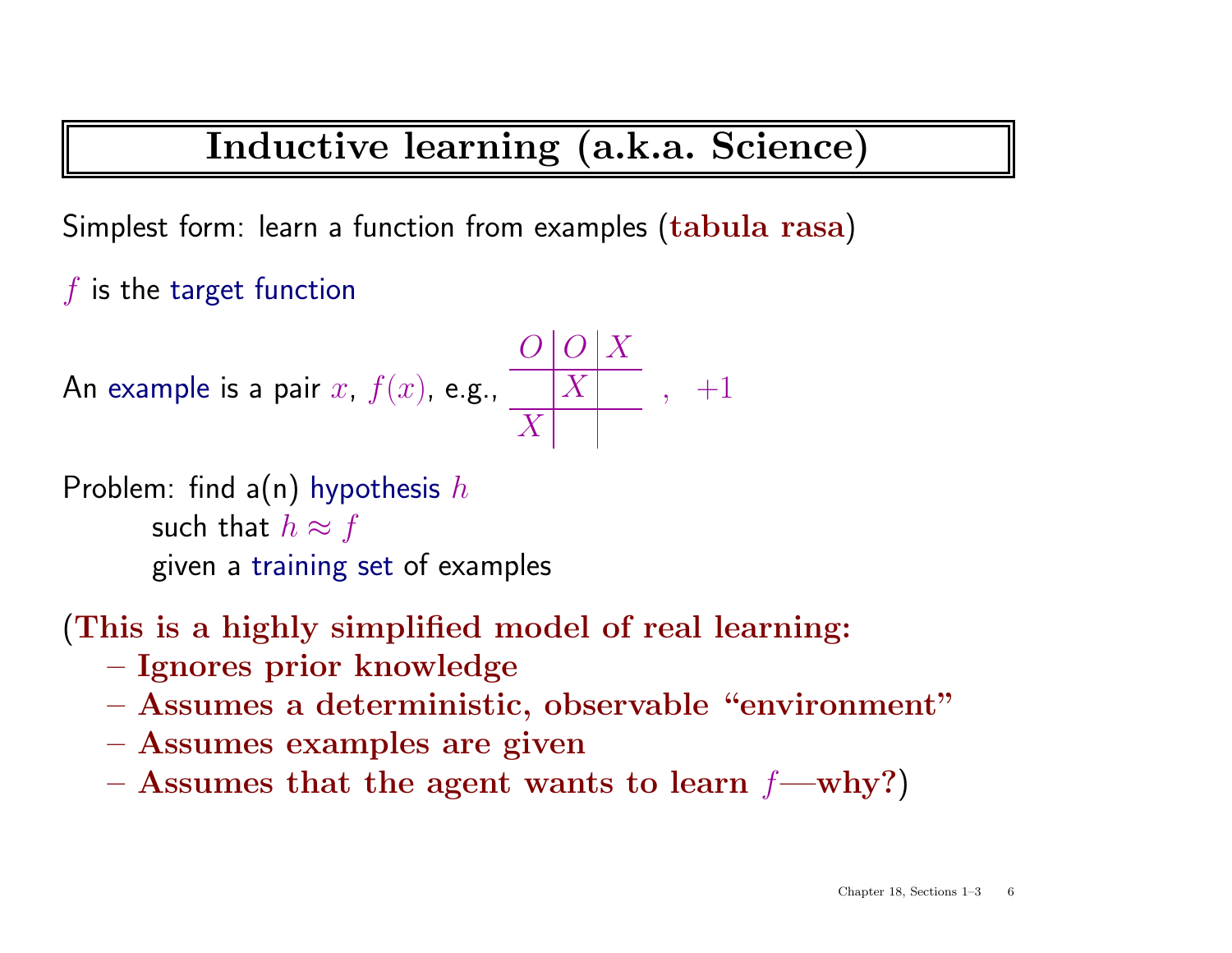Construct/adjust  $h$  to agree with  $f$  on training set ( $h$  is consistent if it agrees with  $f$  on all examples)

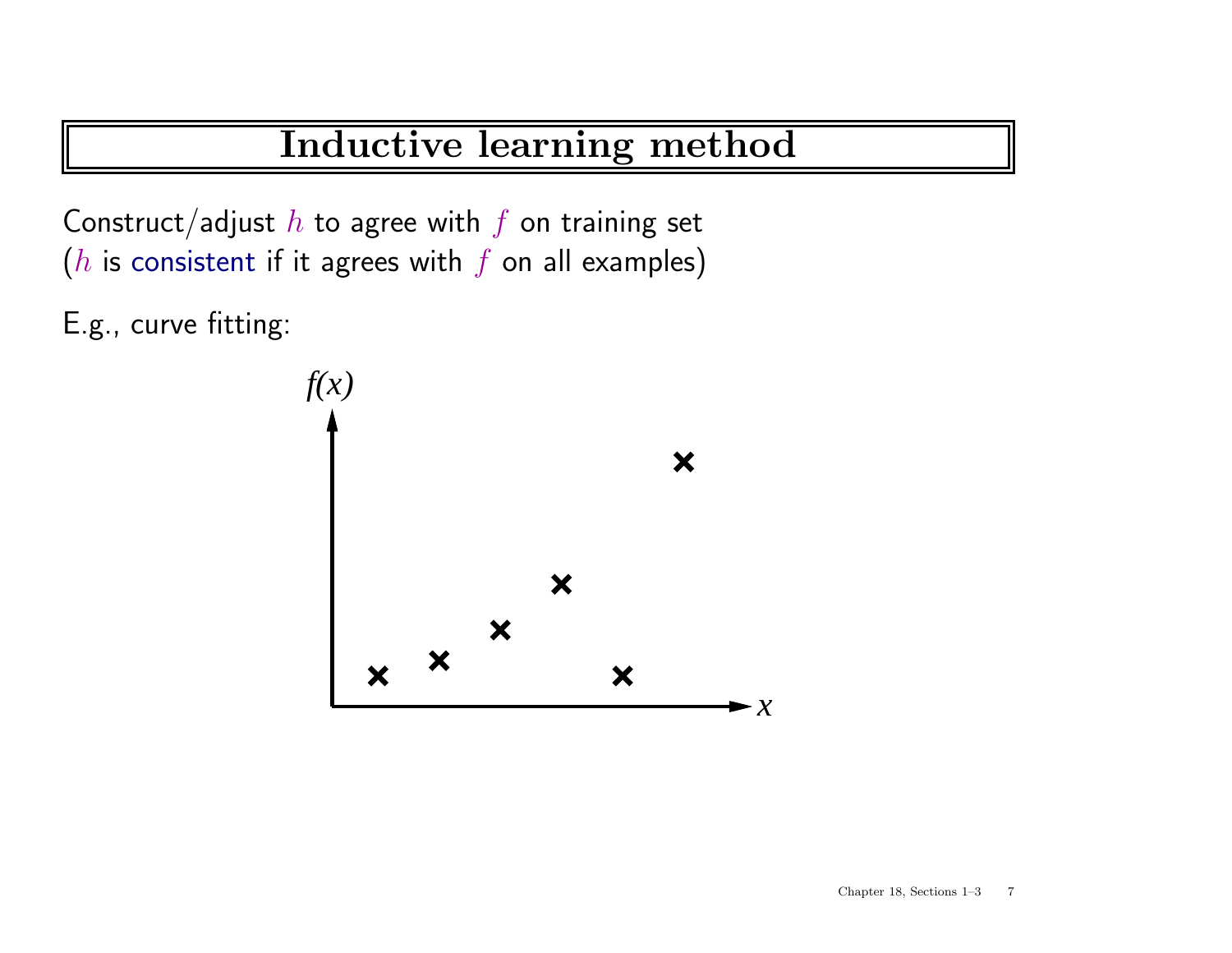Construct/adjust  $h$  to agree with  $f$  on training set ( $h$  is consistent if it agrees with  $f$  on all examples)

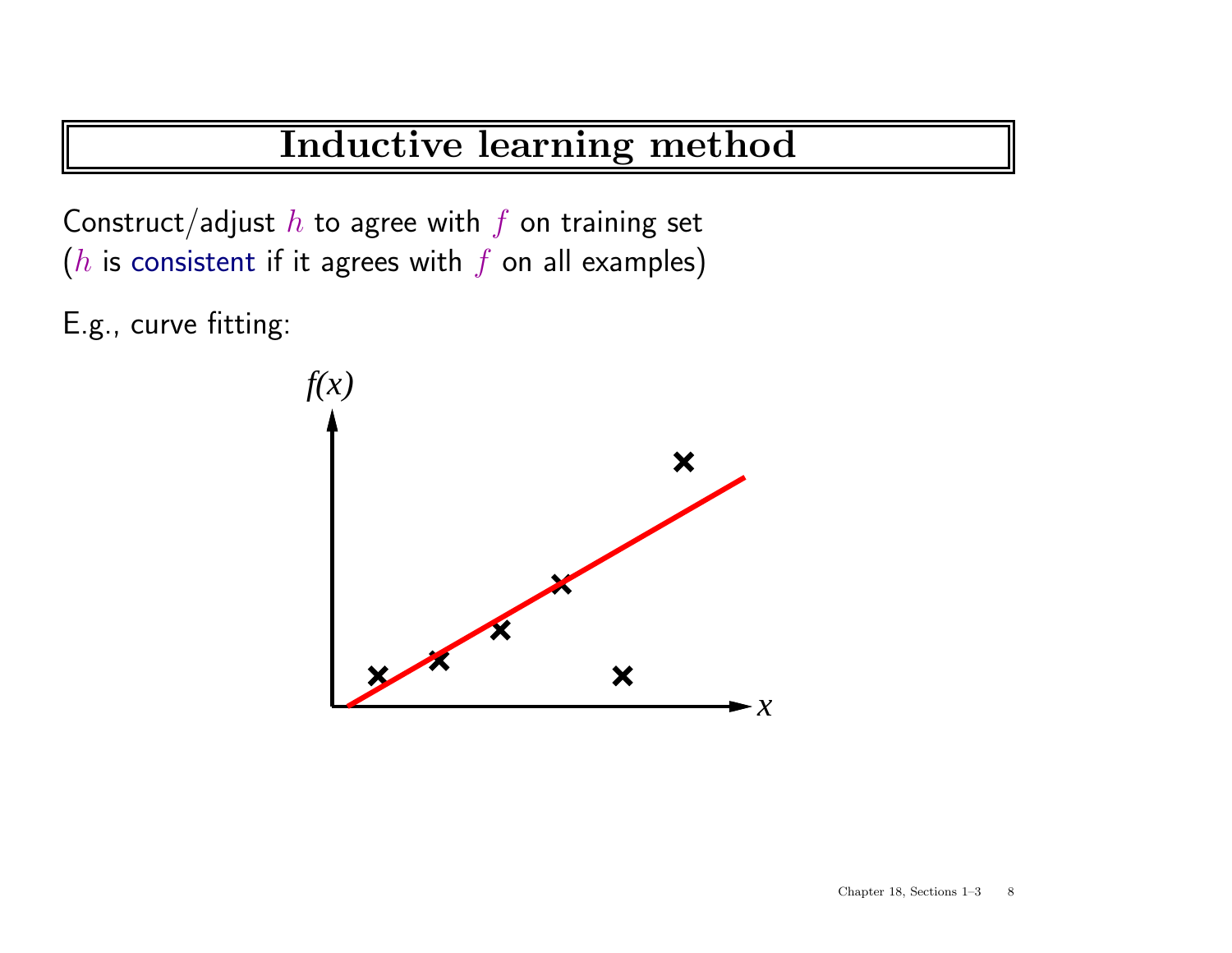Construct/adjust  $h$  to agree with  $f$  on training set ( $h$  is consistent if it agrees with  $f$  on all examples)

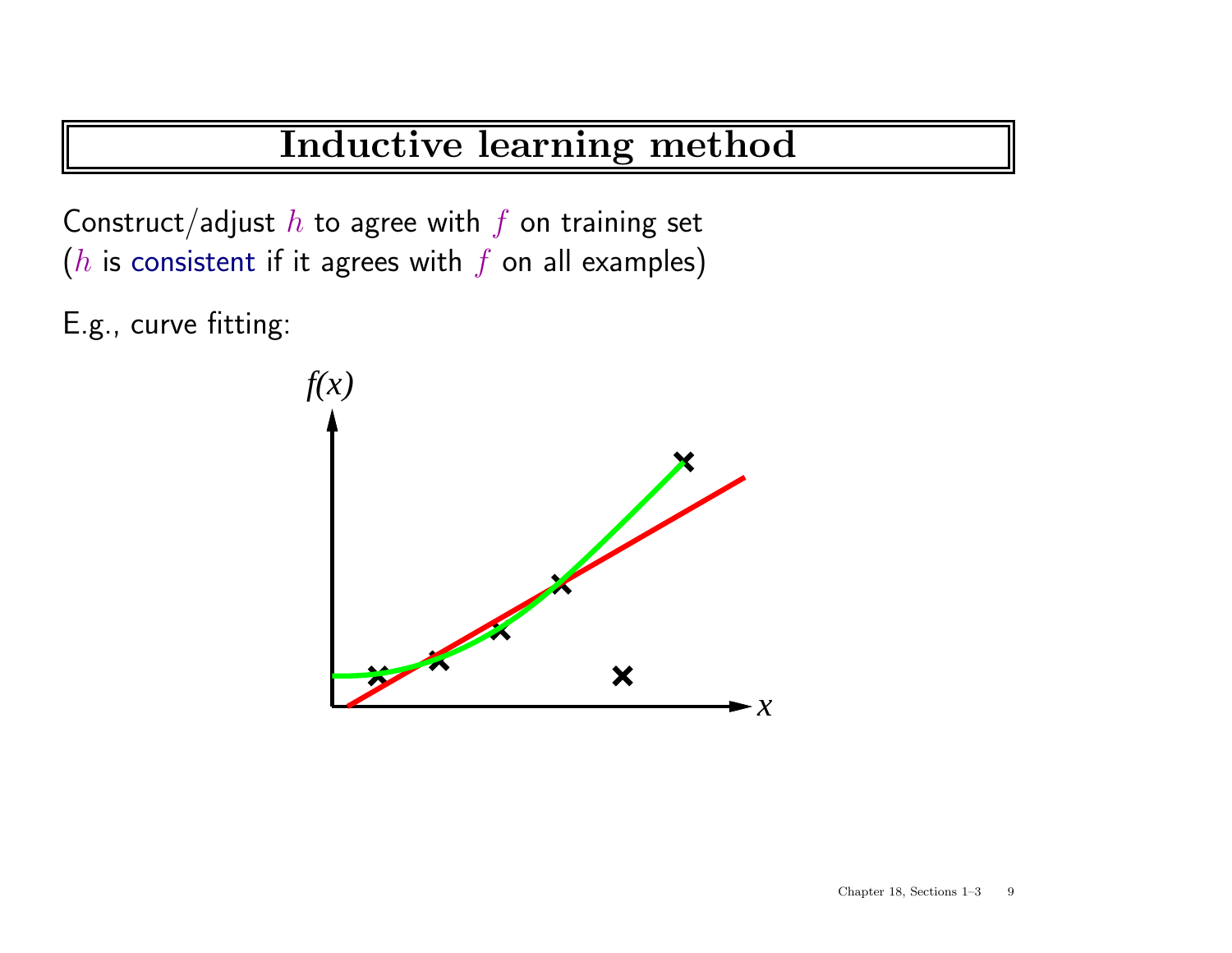Construct/adjust  $h$  to agree with  $f$  on training set ( $h$  is consistent if it agrees with  $f$  on all examples)

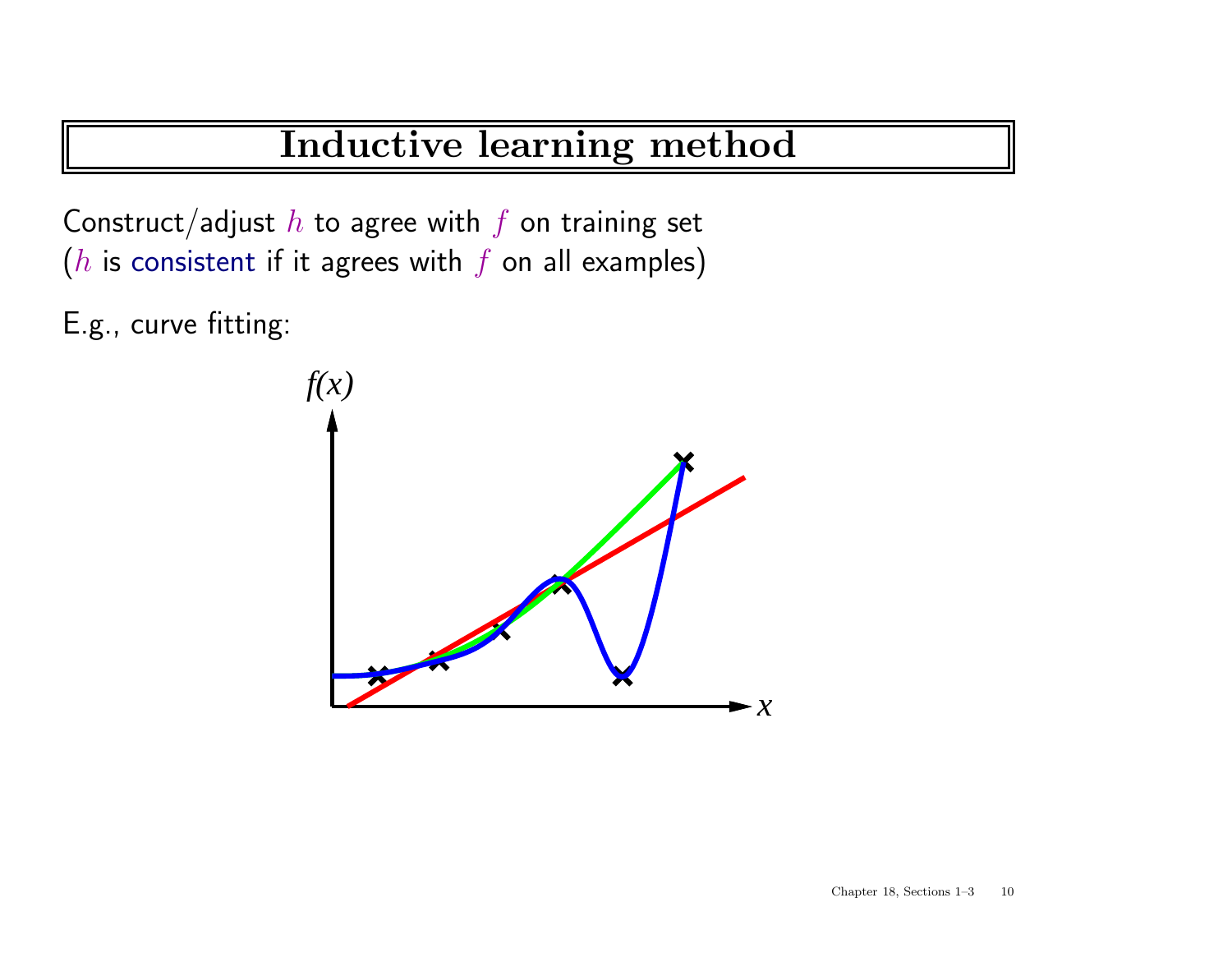Construct/adjust  $h$  to agree with  $f$  on training set ( $h$  is consistent if it agrees with  $f$  on all examples)

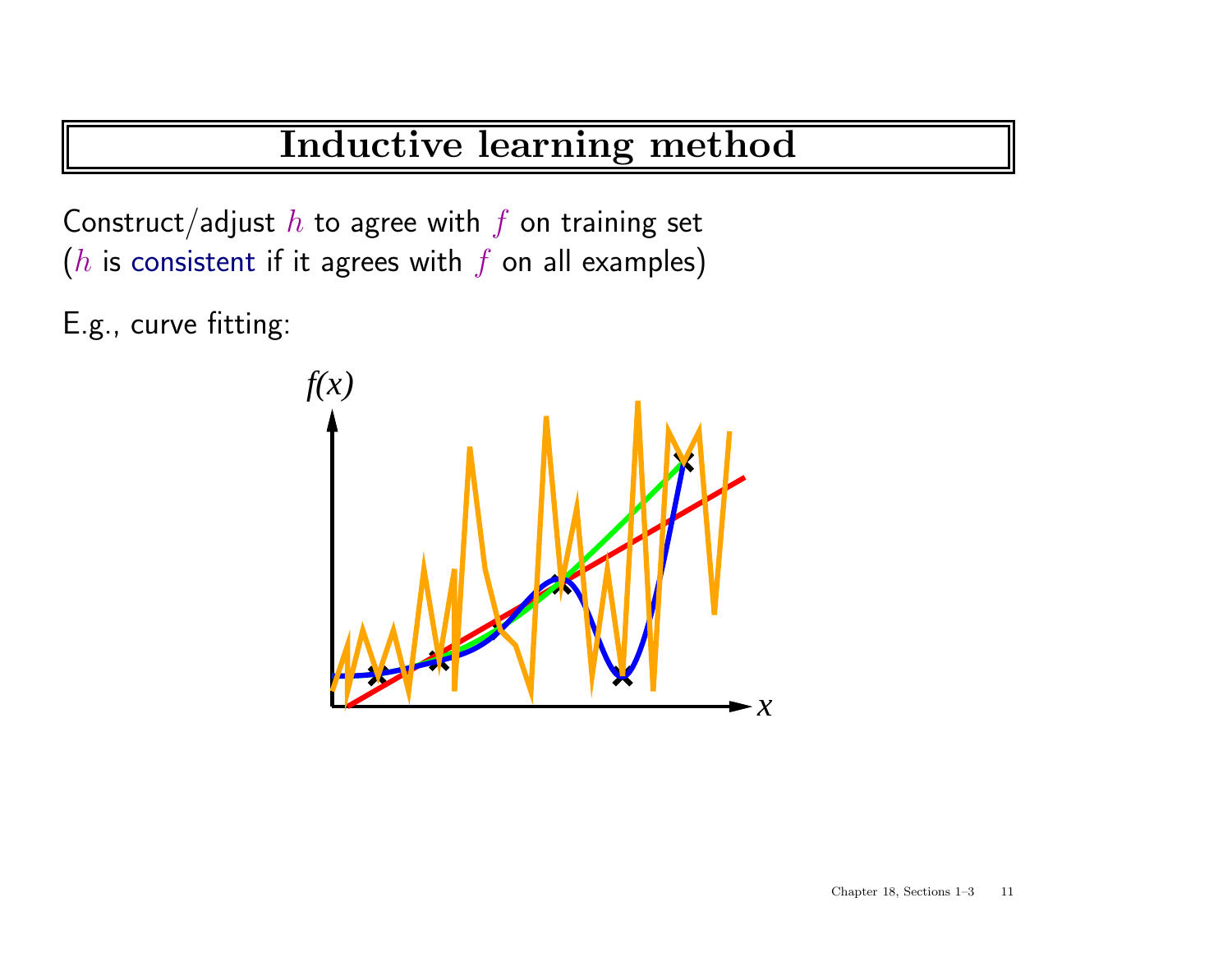Construct/adjust  $h$  to agree with  $f$  on training set ( $h$  is consistent if it agrees with  $f$  on all examples)

E.g., curve fitting:



Ockham's razor: maximize <sup>a</sup> combination of consistency and simplicity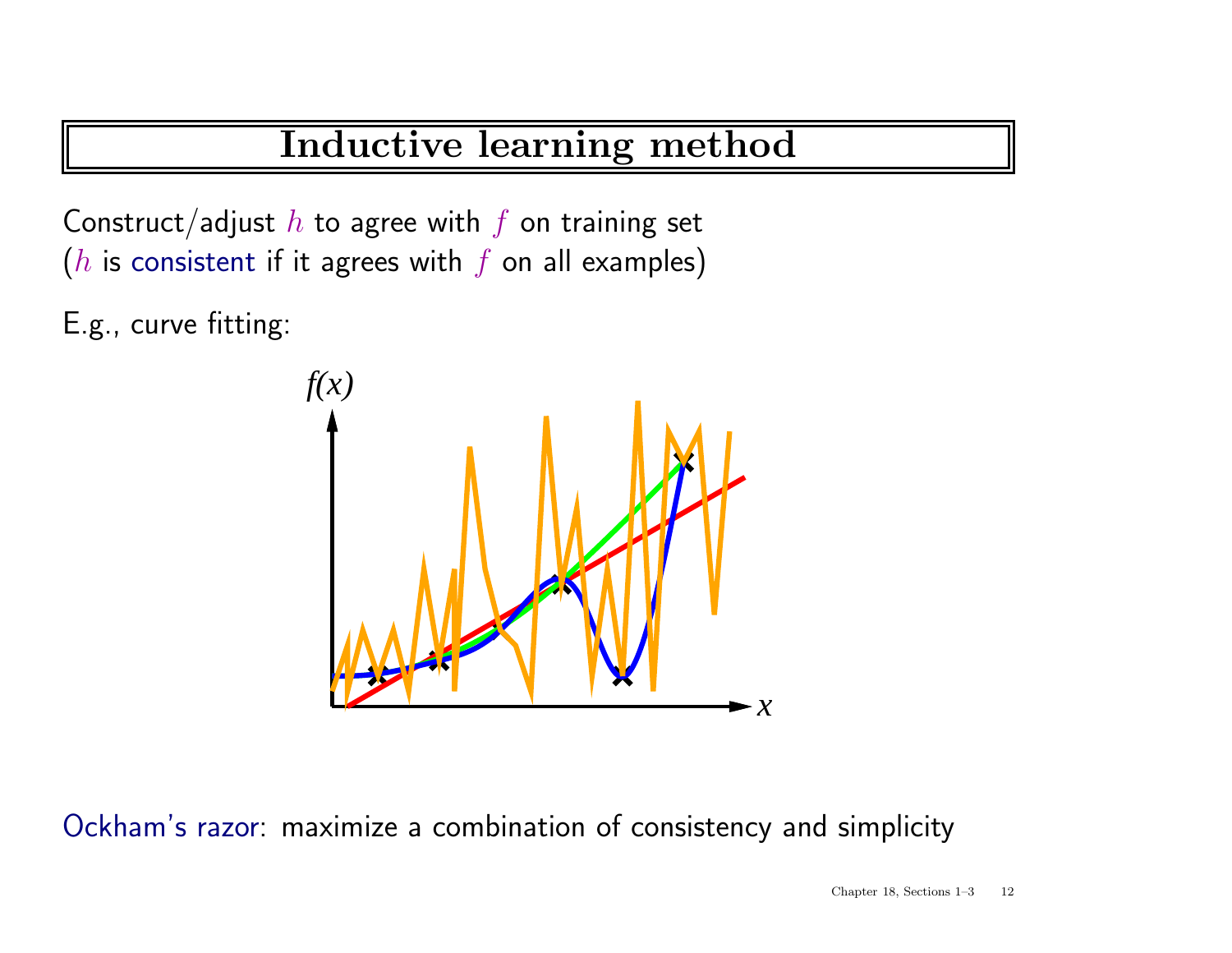## Attribute-based representations

Examples described by attribute values (Boolean, discrete, continuous, etc.) E.g., situations where <sup>I</sup> will/won't wait for <sup>a</sup> table:

| Example  | Attributes |                          |     |                          |             |        |      |                          |                |           | Target     |
|----------|------------|--------------------------|-----|--------------------------|-------------|--------|------|--------------------------|----------------|-----------|------------|
|          | Alt        | Bar                      | Fri | Hun                      | Pat         | Price  | Rain | Res                      | Type           | Est       | WillWait   |
| $X_1$    |            | F                        | F   | $\overline{\mathcal{T}}$ | Some        | \$\$\$ | F    | $\overline{\mathcal{T}}$ | French         | $0 - 10$  |            |
| $X_2$    |            | F                        | F   | T                        | Full        | \$     | F    | F                        | Thai           | $30 - 60$ | F          |
| $X_3$    | F          | T                        | F   | F                        | Some        | \$     | F    | F                        | <b>Burger</b>  | $0 - 10$  |            |
| $X_4$    |            | F                        |     | Τ                        | Full        | \$     | F    | F                        | Thai           | $10 - 30$ |            |
| $X_5$    | $\tau$     | F                        | Τ   | F                        | Full        | \$\$\$ | F    | $\mathcal T$             | French         | >60       | $\sqrt{F}$ |
| $X_6$    | F          | T                        | F   | Τ                        | Some        | \$\$   |      |                          | <i>Italian</i> | $0 - 10$  |            |
| $X_7$    | F          | $\overline{\mathcal{T}}$ | F   | F                        | None        | \$     |      | F                        | Burger         | $0 - 10$  | F          |
| $X_8$    | F          | F                        | F   | $\overline{\mathcal{T}}$ | Some        | \$\$   |      | $\overline{T}$           | Thai           | $0 - 10$  |            |
| $X_9$    | F          | $\tau$                   |     | $\sqrt{2}$               | Full        | \$     |      | F                        | Burger         | >60       | F          |
| $X_{10}$ |            | $\overline{\tau}$        |     | T                        | Full        | \$\$\$ | F    | T                        | Italian        | $10 - 30$ | F          |
| $X_{11}$ | F          | F                        | F   | F                        | <b>None</b> | \$     | F    | F                        | Thai           | $0 - 10$  | F          |
| $X_{12}$ |            |                          |     |                          | Full        | \$     | F    | F                        | <b>Burger</b>  | $30 - 60$ |            |

Classification of examples is positive  $(T)$  or negative  $(F)$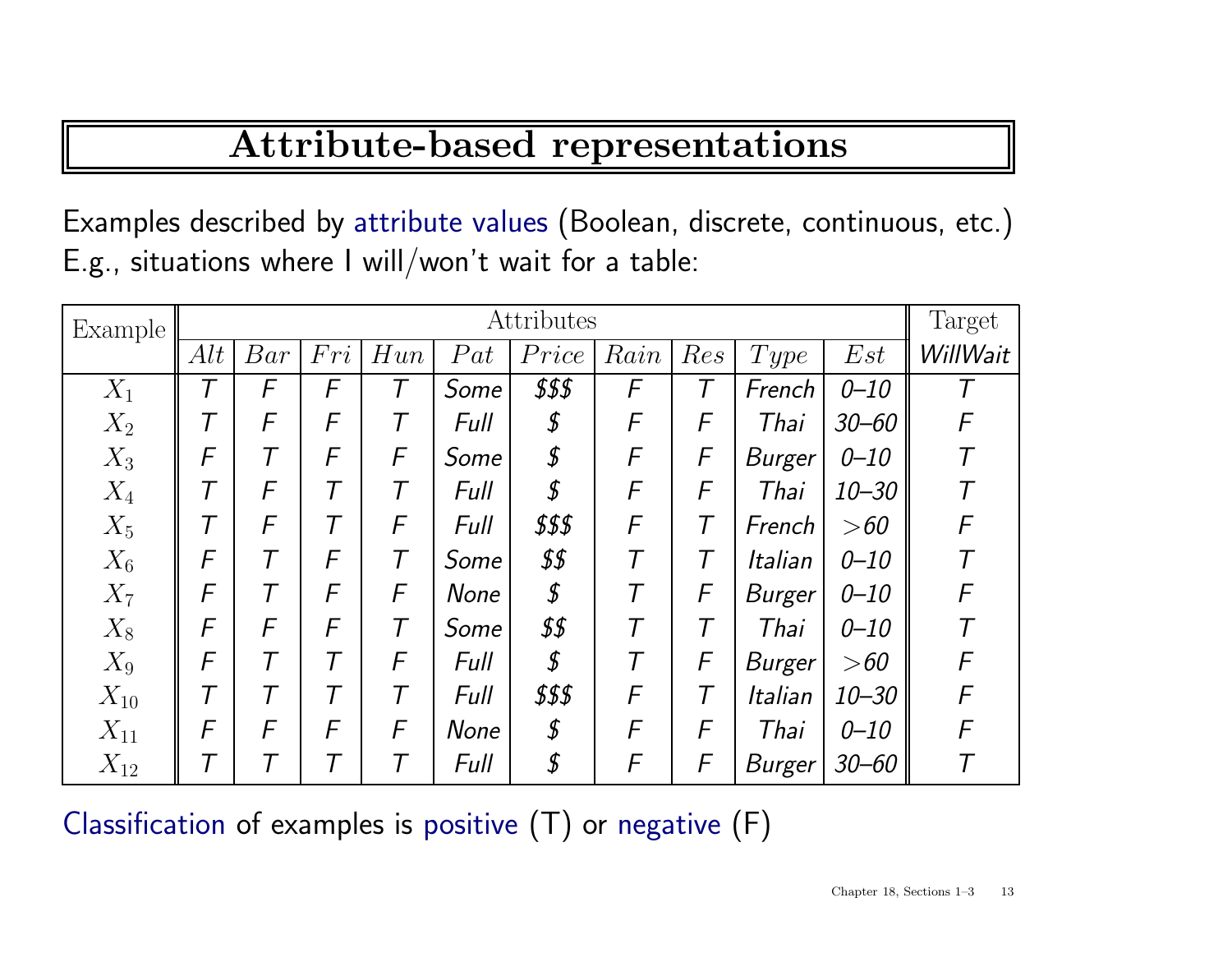#### Decision trees

One possible representation for hypotheses E.g., here is the "true" tree for deciding whether to wait:

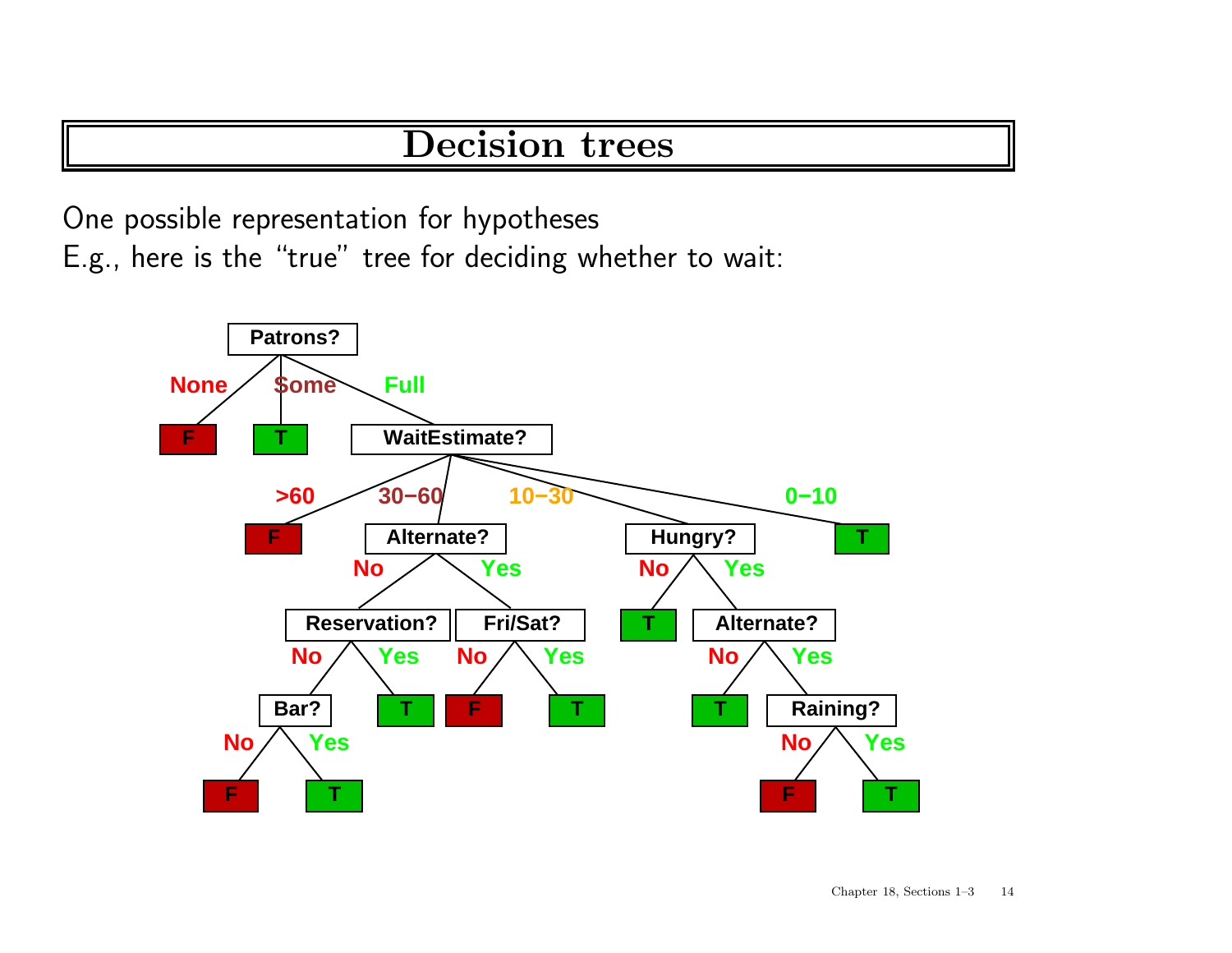#### Expressiveness

Decision trees can express any function of the input attributes. E.g., for Boolean functions, truth table row  $\rightarrow$  path to leaf:



Trivially, there is <sup>a</sup> consistent decision tree for any training set w/ one path to leaf for each example (unless f nondeterministic in x) but it probably won't generalize to new examples

Prefer to find more compact decision trees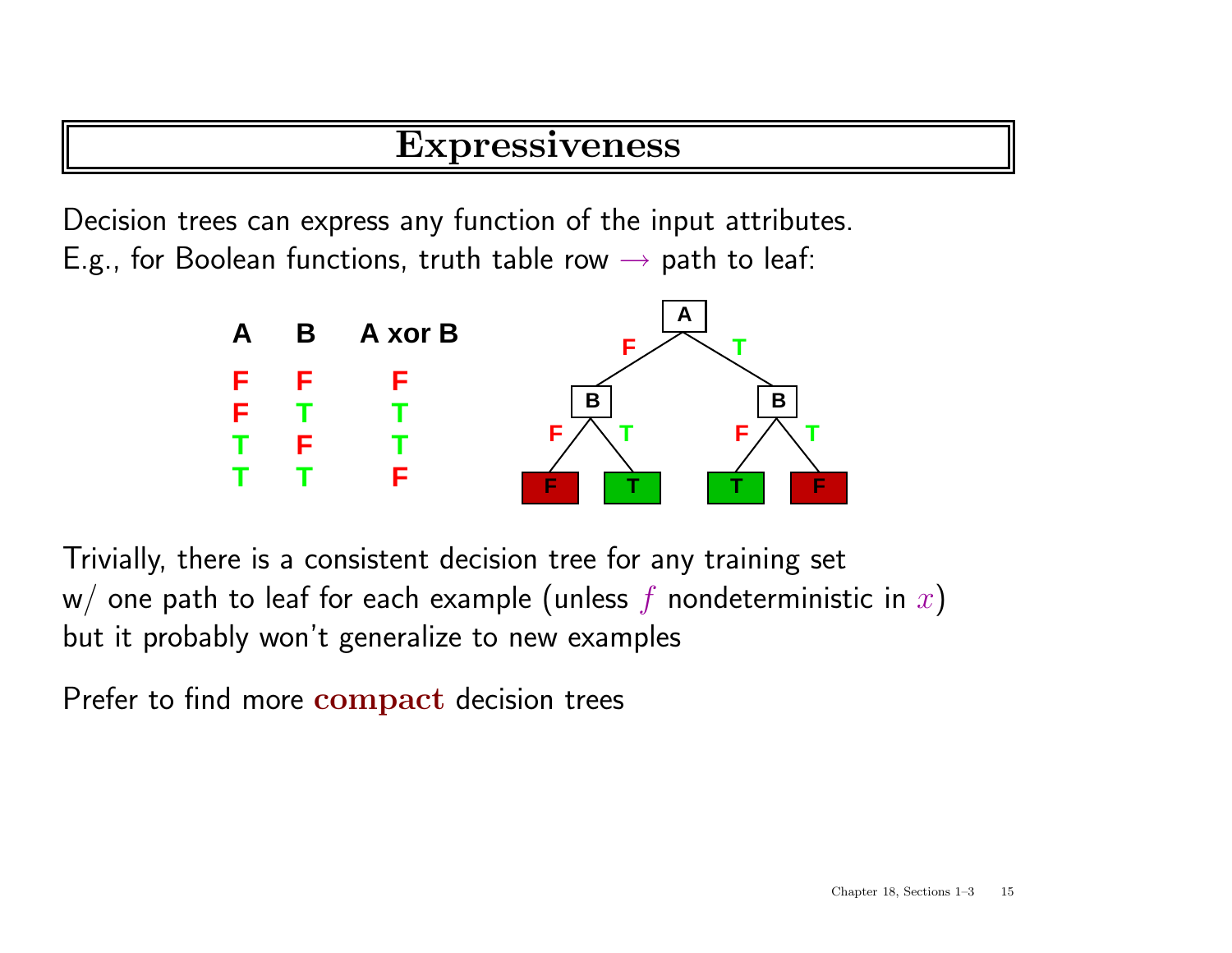How many distinct decision trees with  $n$  Boolean attributes??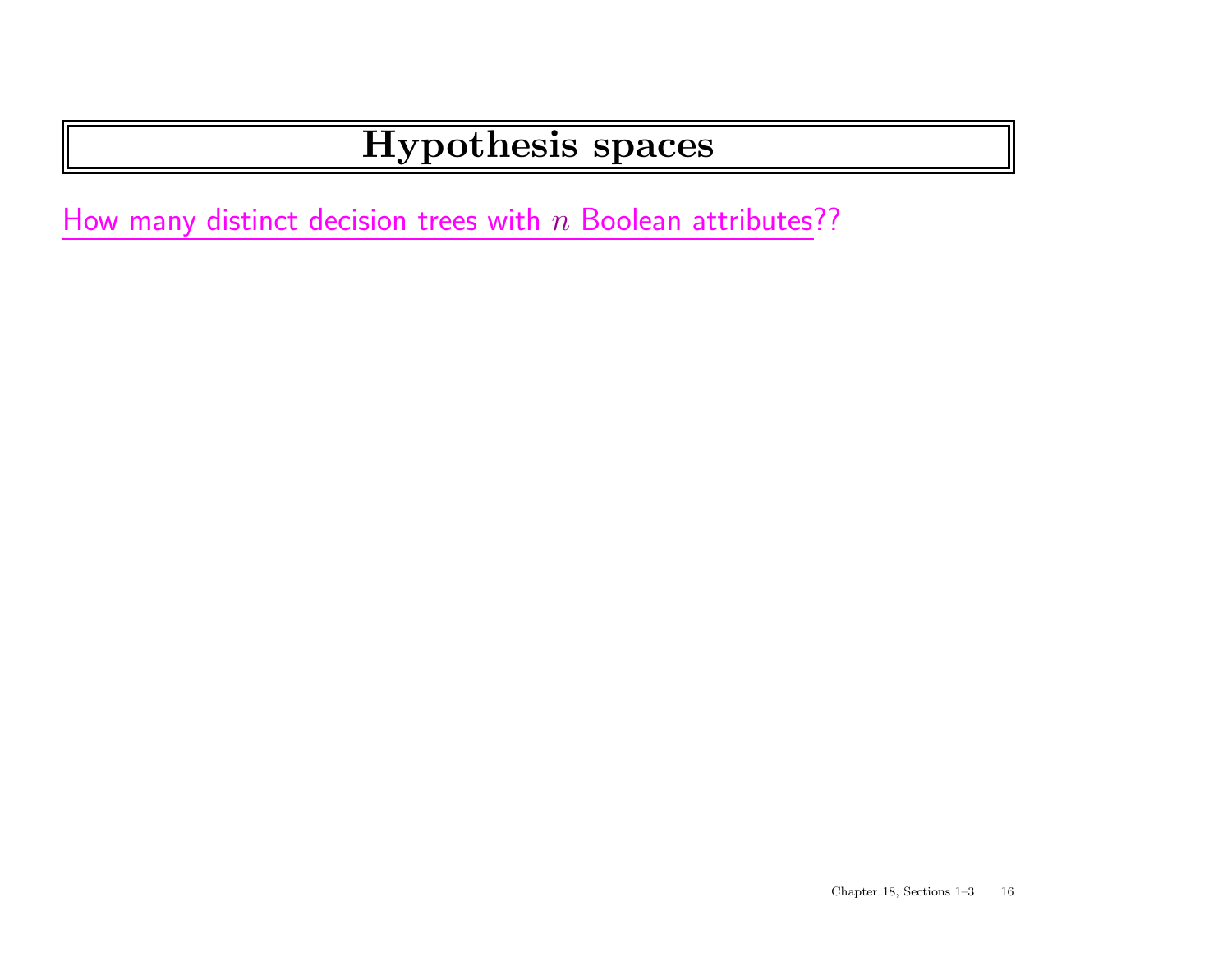How many distinct decision trees with  $n$  Boolean attributes??

 $=$  number of Boolean functions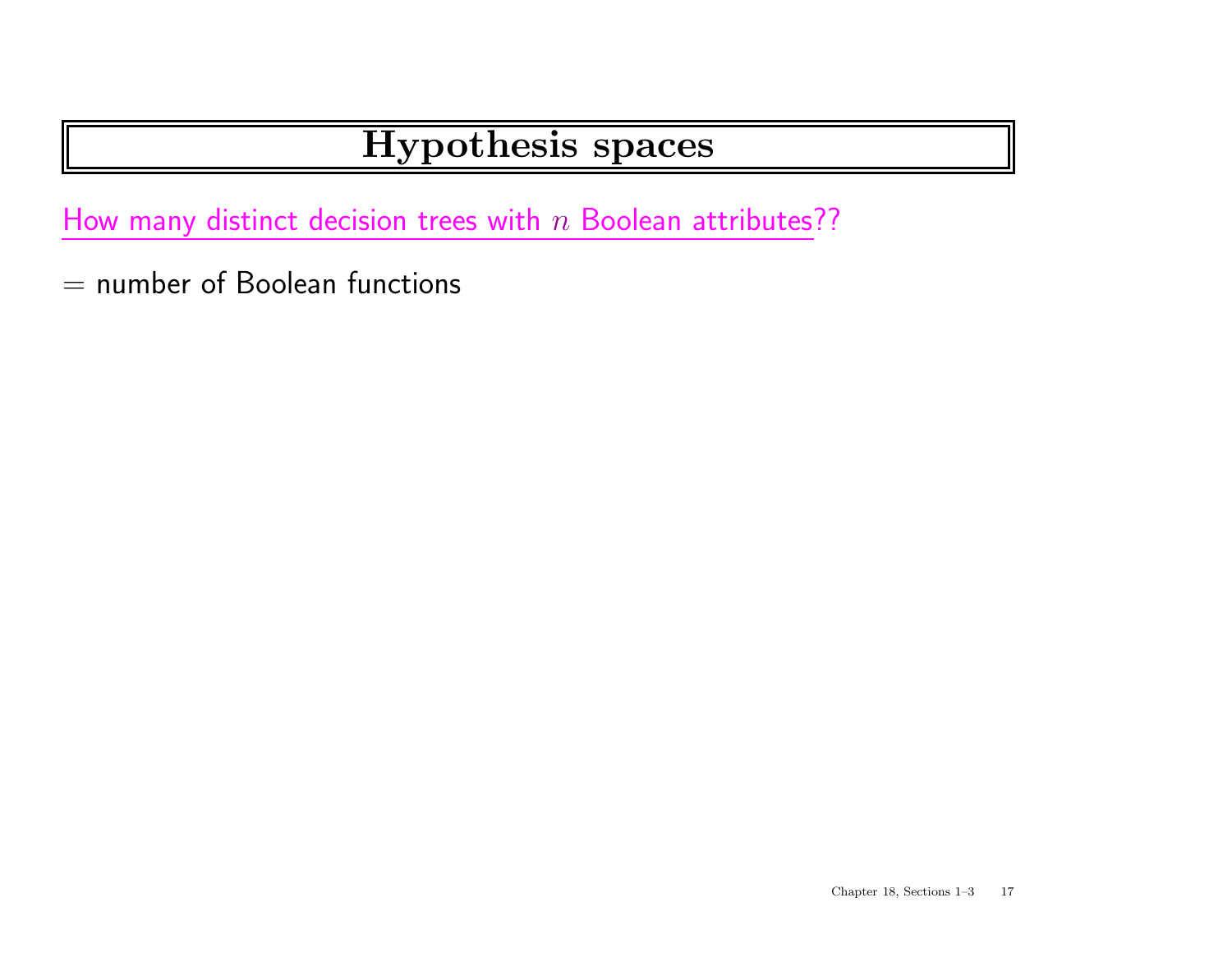How many distinct decision trees with  $n$  Boolean attributes??

- $=$  number of Boolean functions
- $=$  number of distinct truth tables with  $2^n$  rows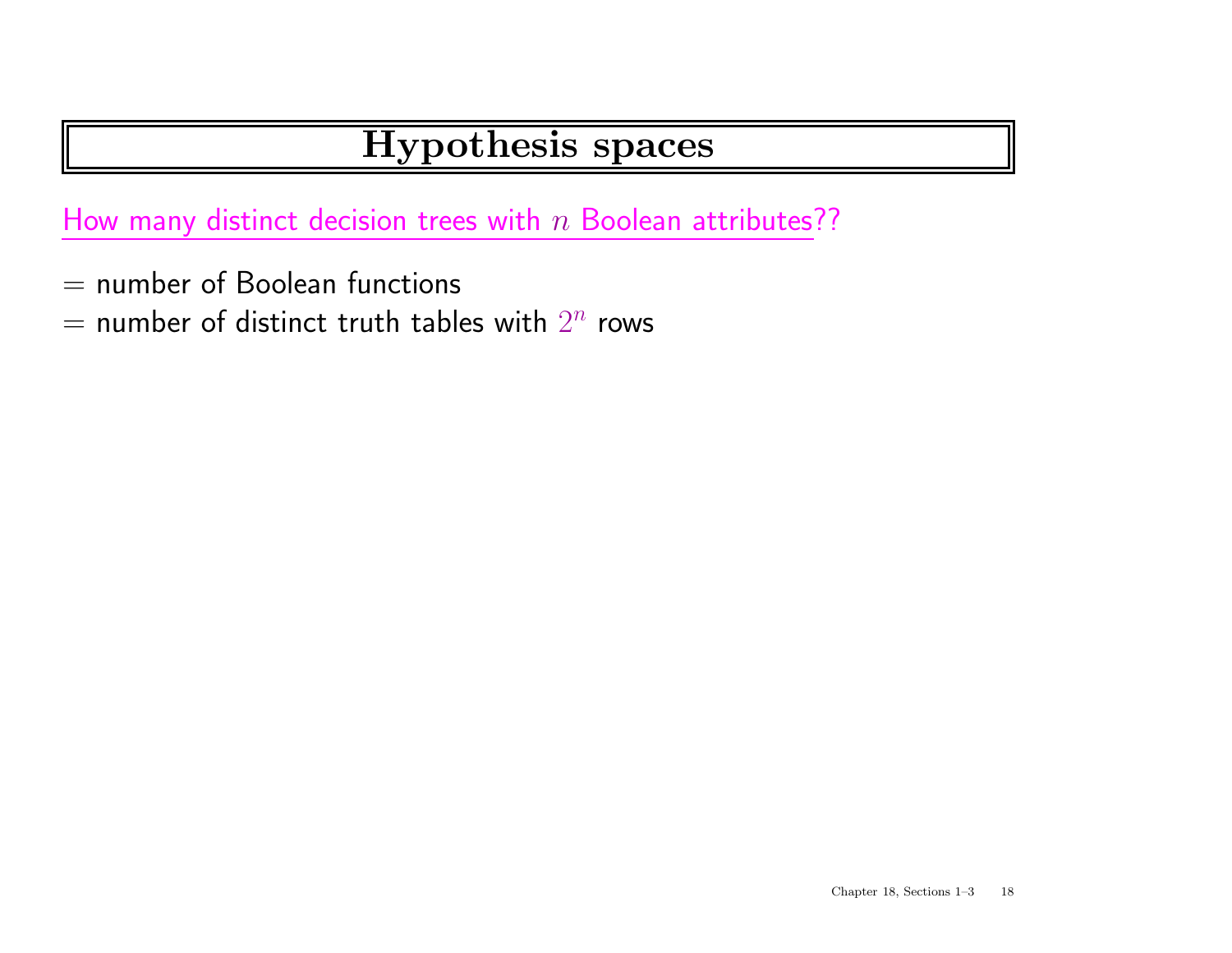How many distinct decision trees with  $n$  Boolean attributes??

- $=$  number of Boolean functions
- $=$  number of distinct truth tables with  $2^n$  rows  $= 2^{2^n}$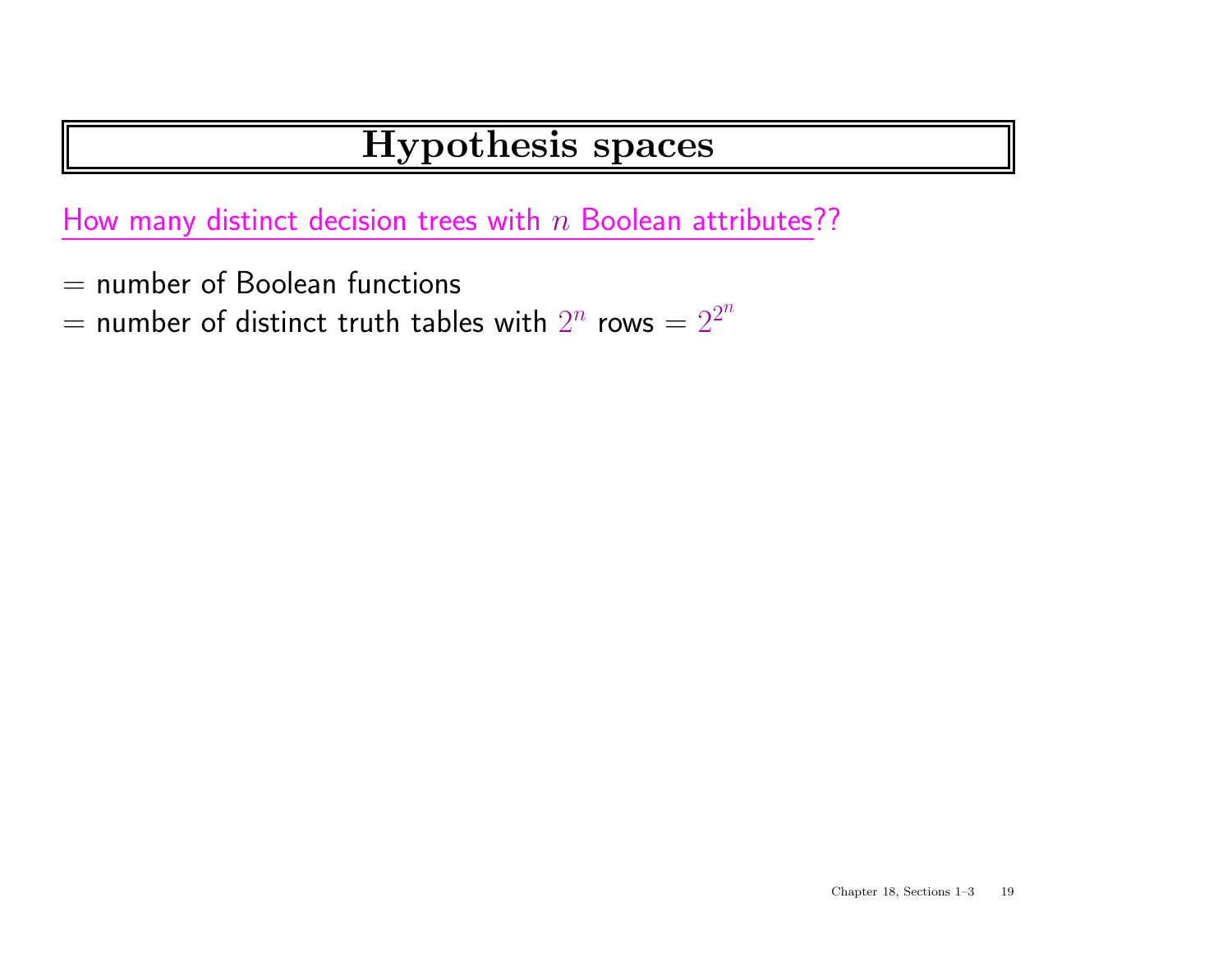How many distinct decision trees with  $n$  Boolean attributes??

- $=$  number of Boolean functions
- $=$  number of distinct truth tables with  $2^n$  rows  $= 2^{2^n}$

E.g., with 6 Boolean attributes, there are 18,446,744,073,709,551,616 trees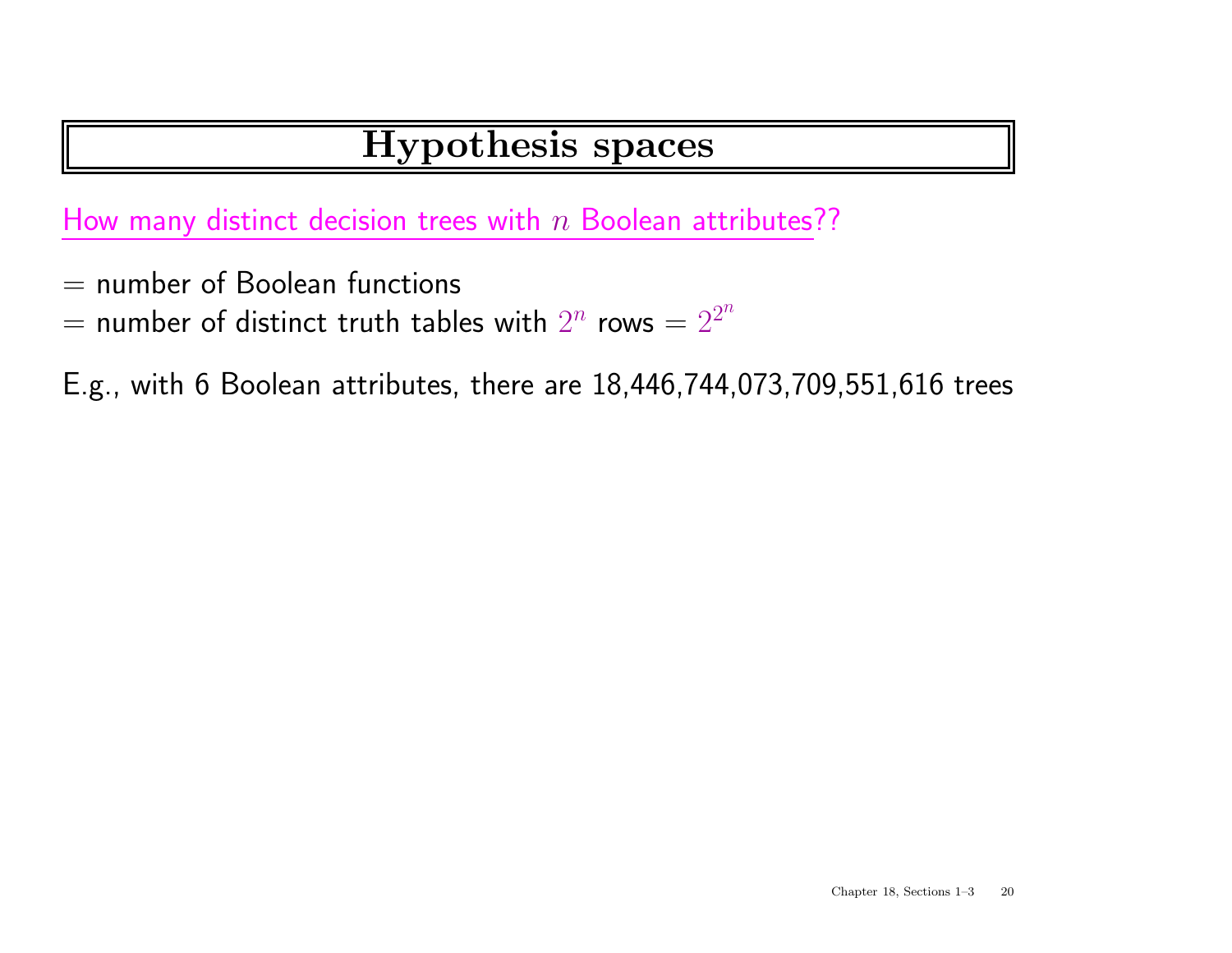How many distinct decision trees with  $n$  Boolean attributes??

- $=$  number of Boolean functions
- $=$  number of distinct truth tables with  $2^n$  rows  $= 2^{2^n}$

E.g., with 6 Boolean attributes, there are 18,446,744,073,709,551,616 trees

How many purely conjunctive hypotheses (e.g.,  $Hungry \wedge \neg Rain$ )??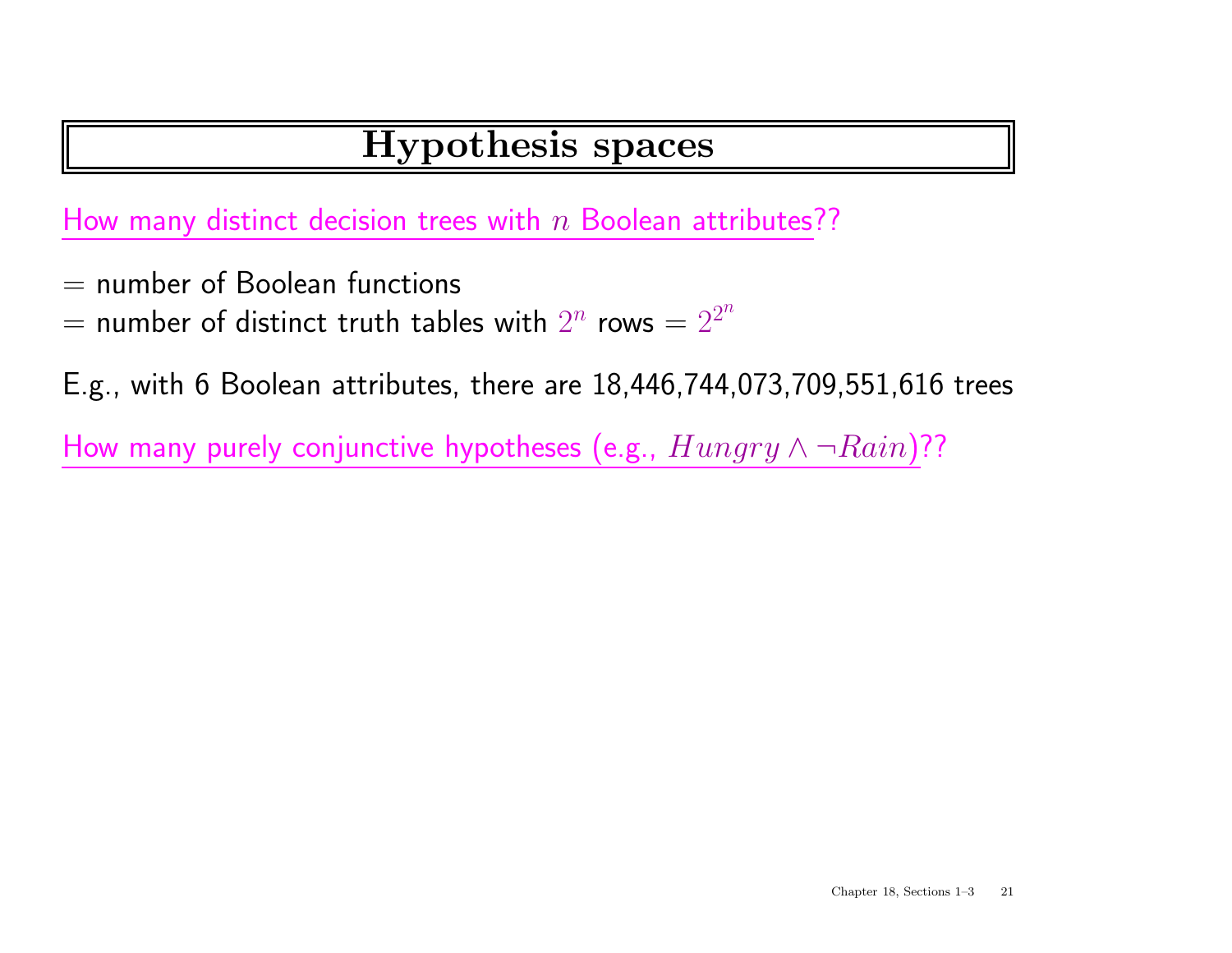How many distinct decision trees with  $n$  Boolean attributes??

- $=$  number of Boolean functions
- $=$  number of distinct truth tables with  $2^n$  rows  $= 2^{2^n}$

E.g., with 6 Boolean attributes, there are 18,446,744,073,709,551,616 trees

How many purely conjunctive hypotheses (e.g.,  $Hungry \wedge \neg Rain$ )??

Each attribute can be in (positive), in (negative), or out

 $\Rightarrow$  3<sup>n</sup> distinct conjunctive hypotheses

More expressive hypothesis space

- – $\hbox{--}$  increases chance that target function can be expressed
- increases number of hypotheses consistent w $\!/$  training set
	- $\Rightarrow$  may get worse predictions  $\tilde{\mathbf{z}}$

 $\left(\mathbb{C}\right)$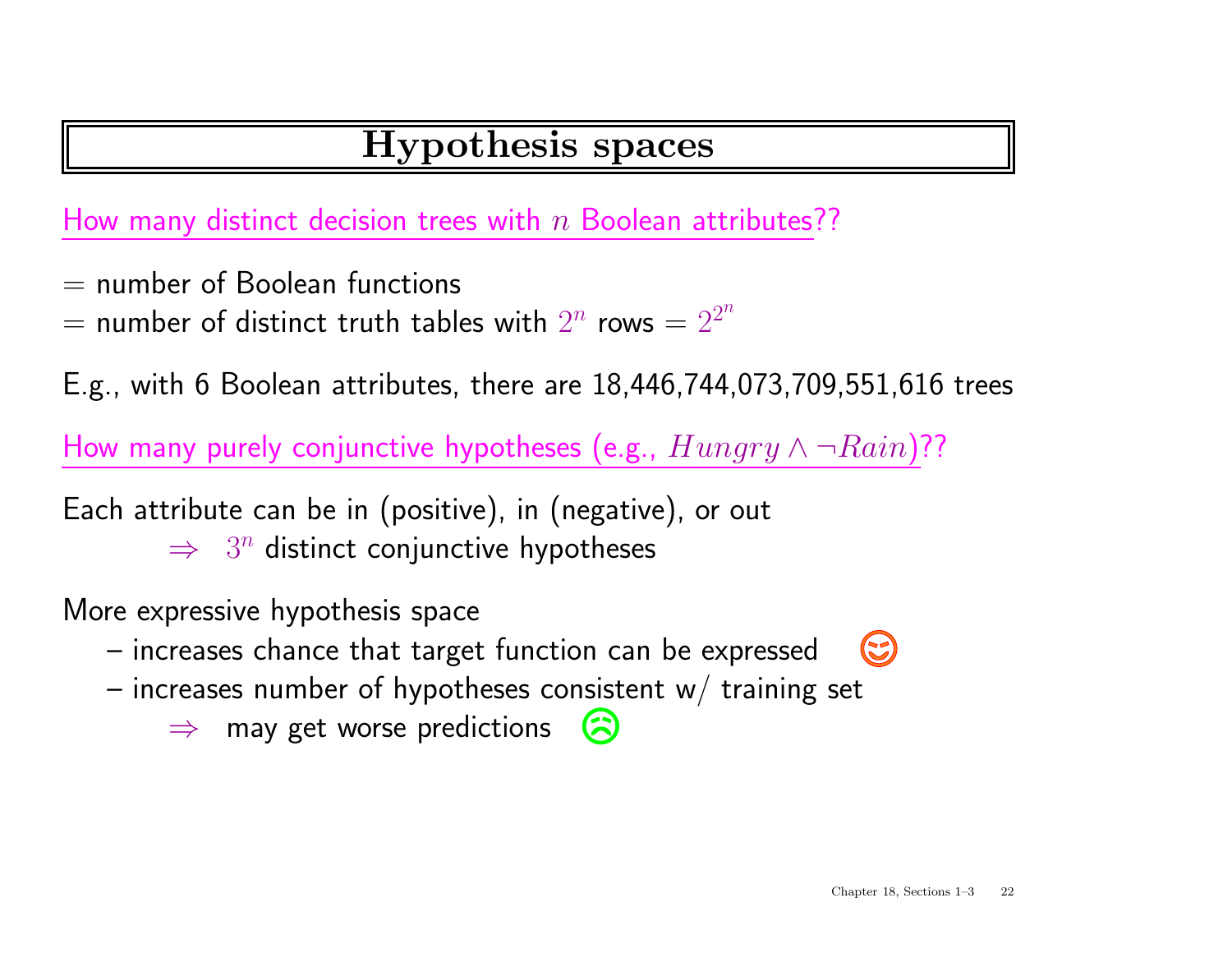## Decision tree learning

Aim: find <sup>a</sup> small tree consistent with the training examples

Idea: (recursively) choose "most significant" attribute as root of (sub)tree

```
function DTL(examples, attributes, default) returns a decision tree
if examples is empty then return default
else if all examples have the same classification then return the classification
else if attributes is empty then return Mode \{examples\}else
     best \leftarrowCHOOSE-ATTRIBUTE(attributes, examples)
     tree \leftarrow a new decision tree with root test bestfor each value v_i of best do
          examples_i \leftarrow {\text{elements of } examples with best = v_i}subtree \leftarrow DTL(examples_i, attributes - best, \text{MoDE}(examples))add a branch to tree with label v_i and subtree subtree
     return tree
```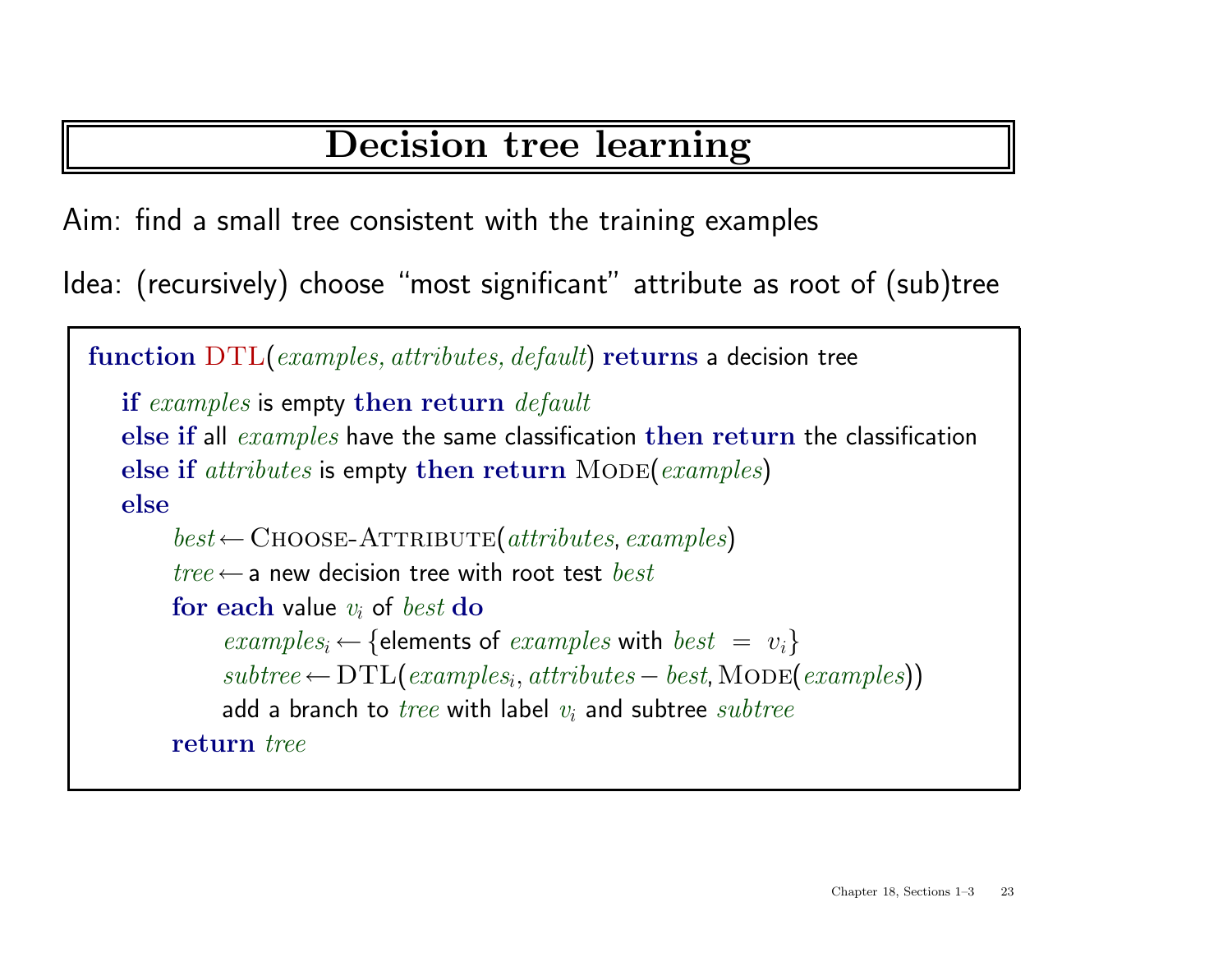### Choosing an attribute

Idea: <sup>a</sup> good attribute splits the examples into subsets that are (ideally) "all positive" or "all negative"



 $Patrons$ ? is a better choice—gives information about the classification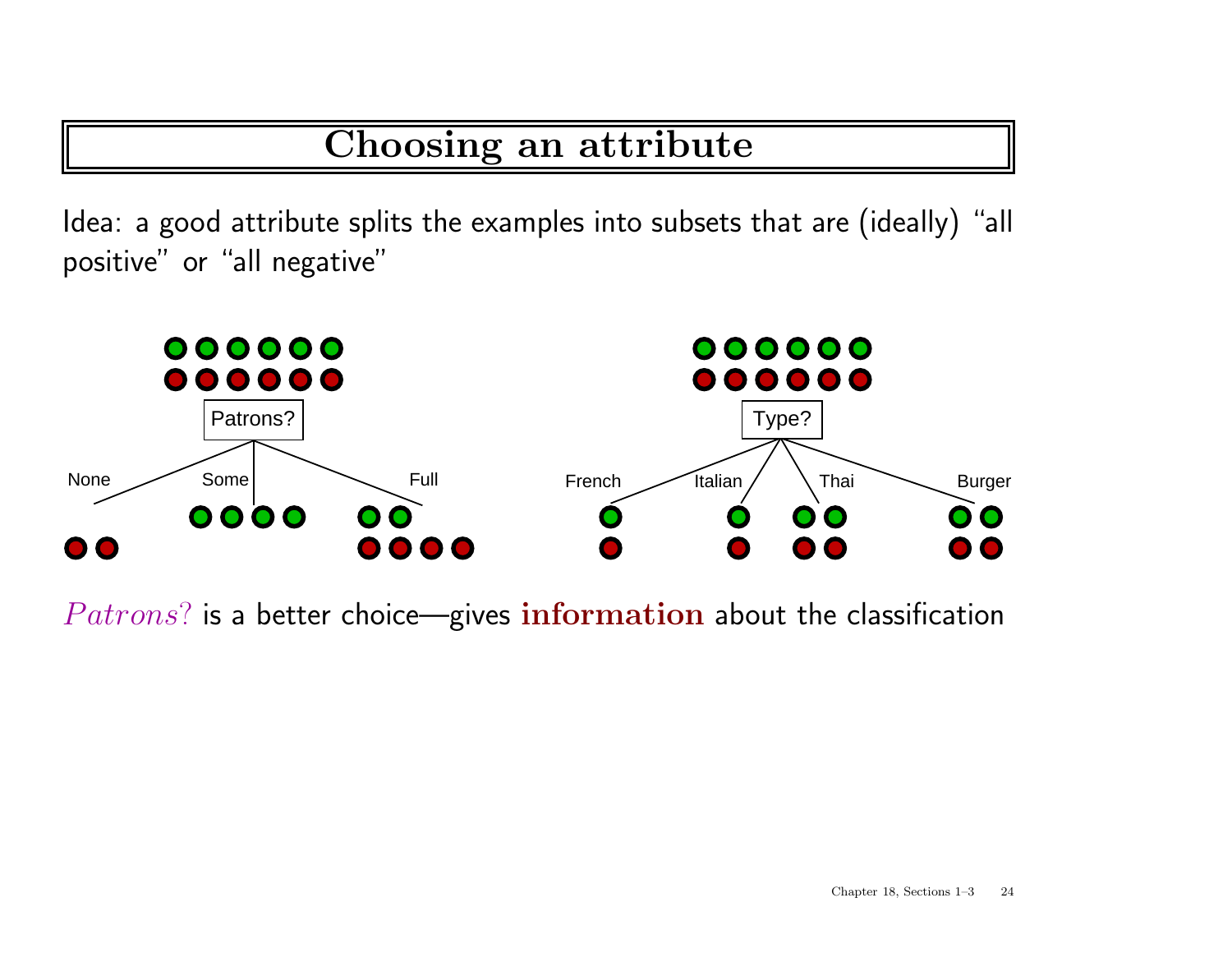### **Information**

Information answers questions

The more clueless I am about the answer initially, the more information is contained in the answer

Scale: 1 bit = answer to Boolean question with prior  $\langle 0.5, 0.5 \rangle$ 

Information in an answer when prior is  $\langle P_1, \ldots, P_n \rangle$  is

 $H(\langle P_1,\ldots,P_n\rangle)=\sum_{i=1}^n-P_i\log_2 P_i$ 

(also called entropy of the prior)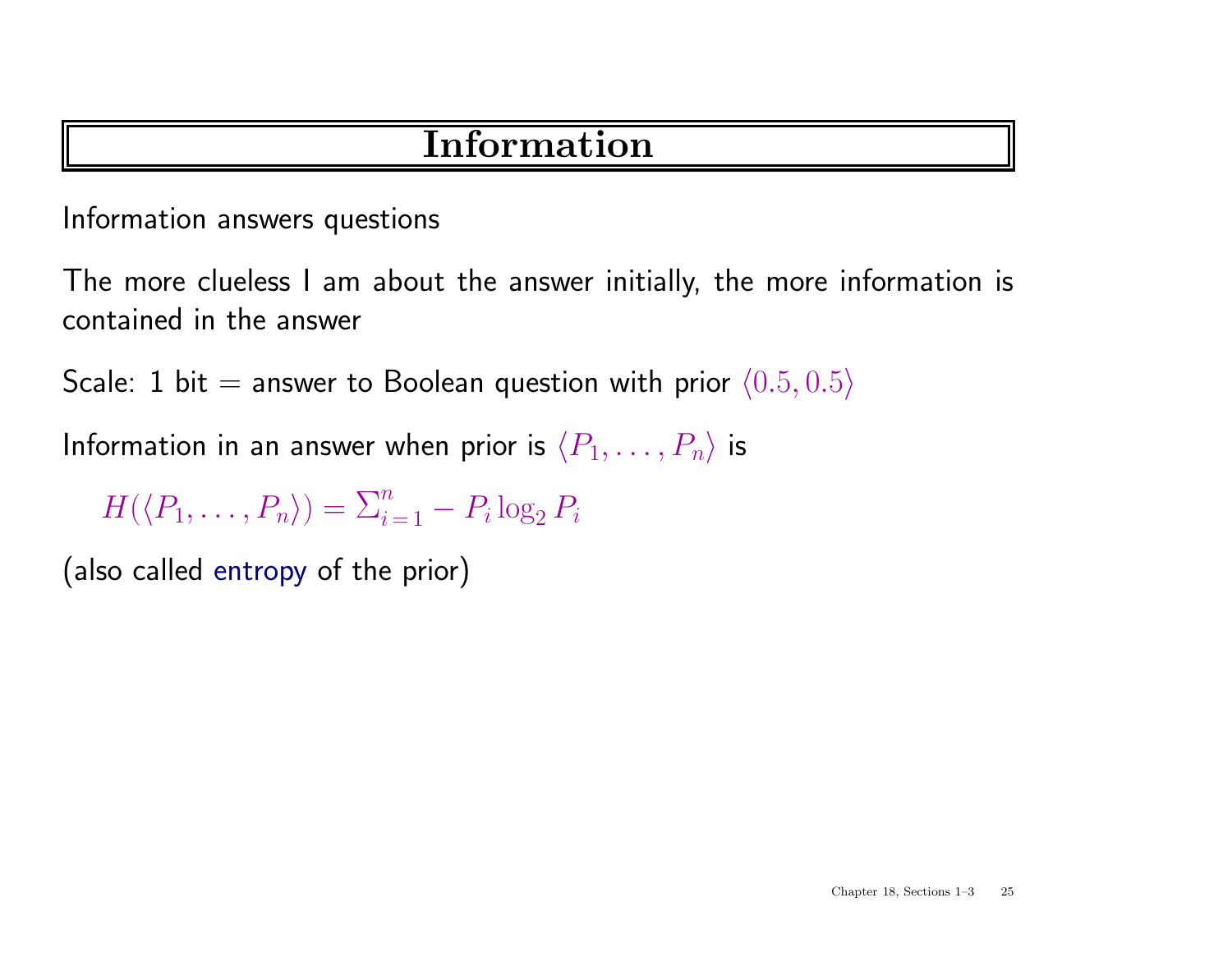### Information contd.

Suppose we have  $p$  positive and  $n$  negative examples at the root

 $\Rightarrow H(\langle p/(p+n), n/(p+n)\rangle)$  bits needed to classify a new example E.g., for 12 restaurant examples,  $p = n = 6$  so we need 1 bit

An attribute splits the examples  $E$  into subsets  $E_i$ , each of which (we hope) needs less information to complete the classification

Let  $E_i$  have  $p_i$  positive and  $n_i$  negative examples  $\Rightarrow H(\langle p_i/(p_i+n_i), n_i/(p_i+n_i)\rangle)$  bits needed to classify a new example  $\Rightarrow$  expected number of bits per example over all branches is

$$
\Sigma_i \frac{p_i + n_i}{p + n} H(\langle p_i/(p_i + n_i), n_i/(p_i + n_i) \rangle)
$$

For  $Patrons$ ?, this is 0.459 bits, for  $Type$  this is (still) 1 bit

<sup>⇒</sup> choose the attribute that minimizes the remaining information needed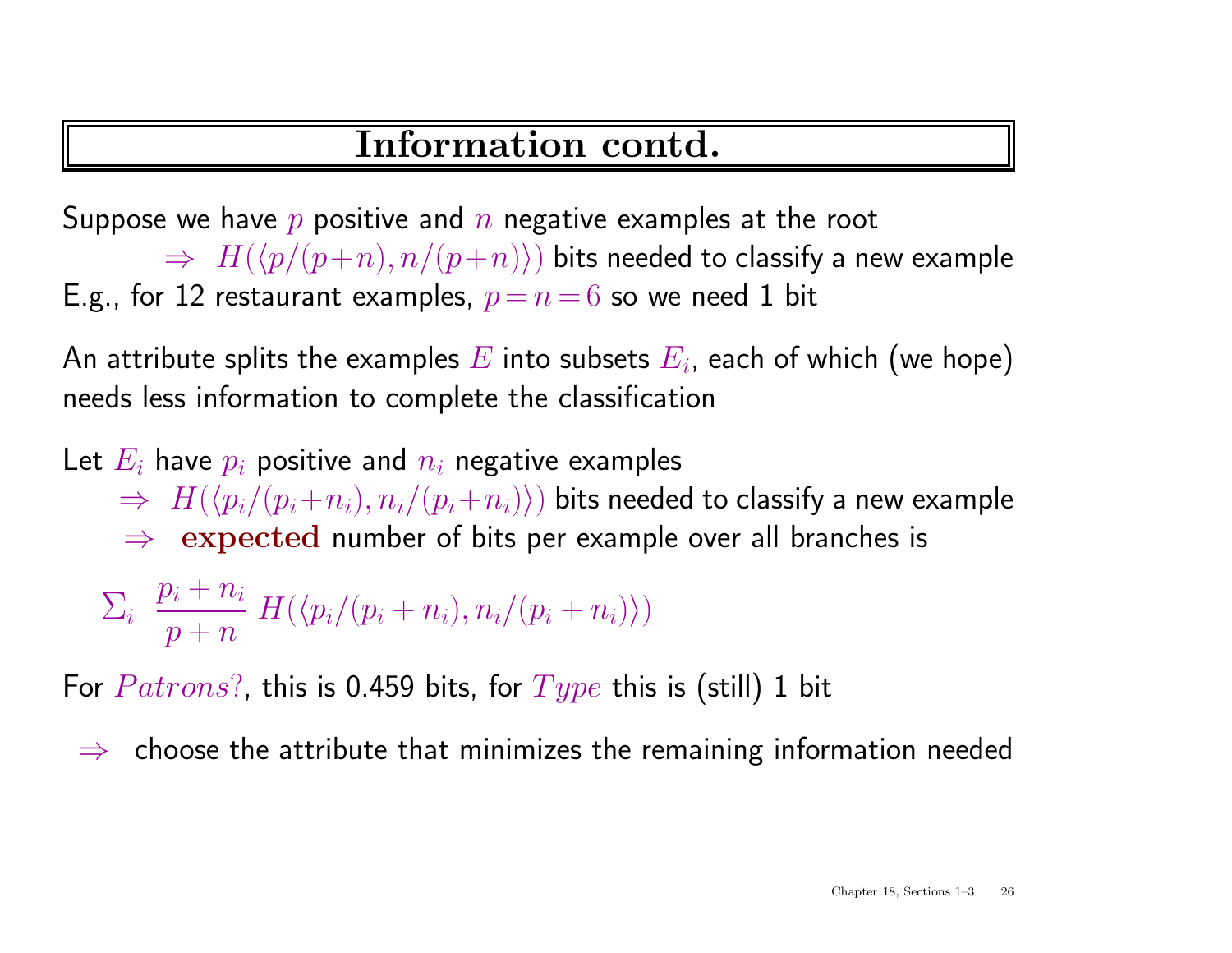### Example contd.

Decision tree learned from the 12 examples:



Substantially simpler than "true" tree—a more complex hypothesis isn't justified by small amount of data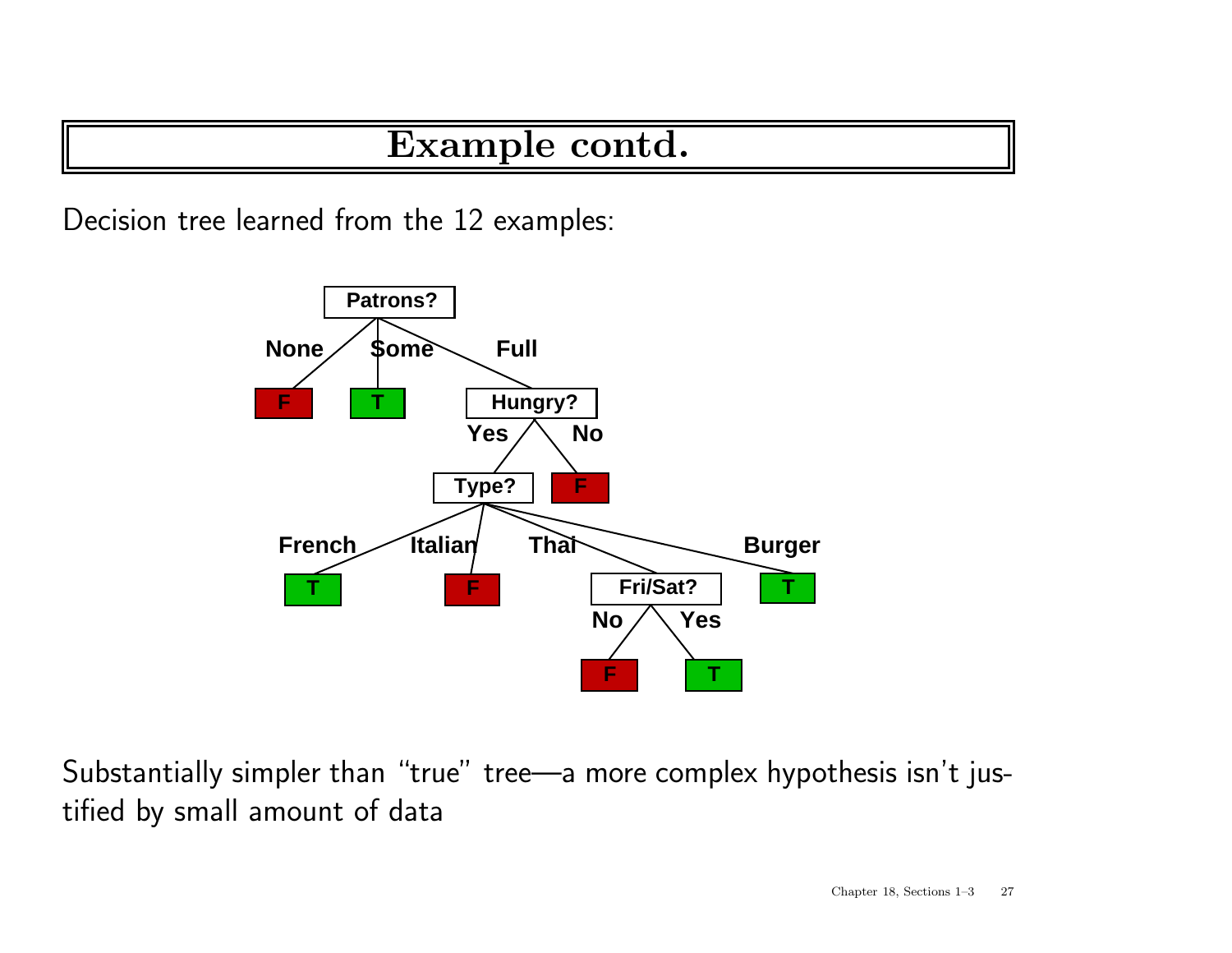#### Performance measurement

How do we know that  $h \approx f$ ? (Hume's Problem of Induction)

1) Use theorems of computational/statistical learning theory

2) Try  $h$  on a new test set of examples (use same distribution over example space as training set)

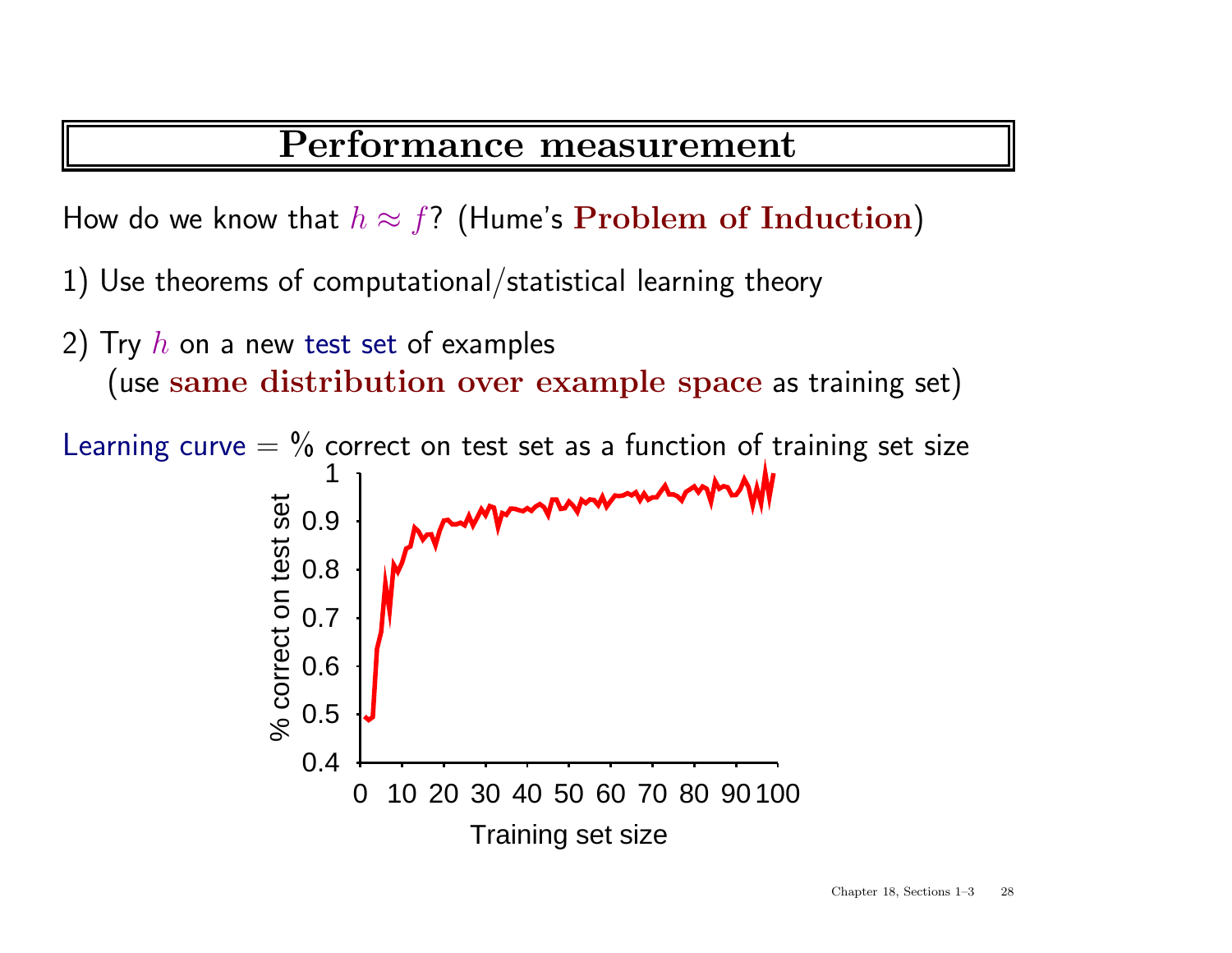#### Performance measurement contd.

#### Learning curve depends on

- – $-$  realizable (can express target function) vs. non-realizable non-realizability can be due to missing attributes or restricted hypothesis class (e.g., thresholded linear function)
- –– redundant expressiveness (e.g., loads of irrelevant attributes)